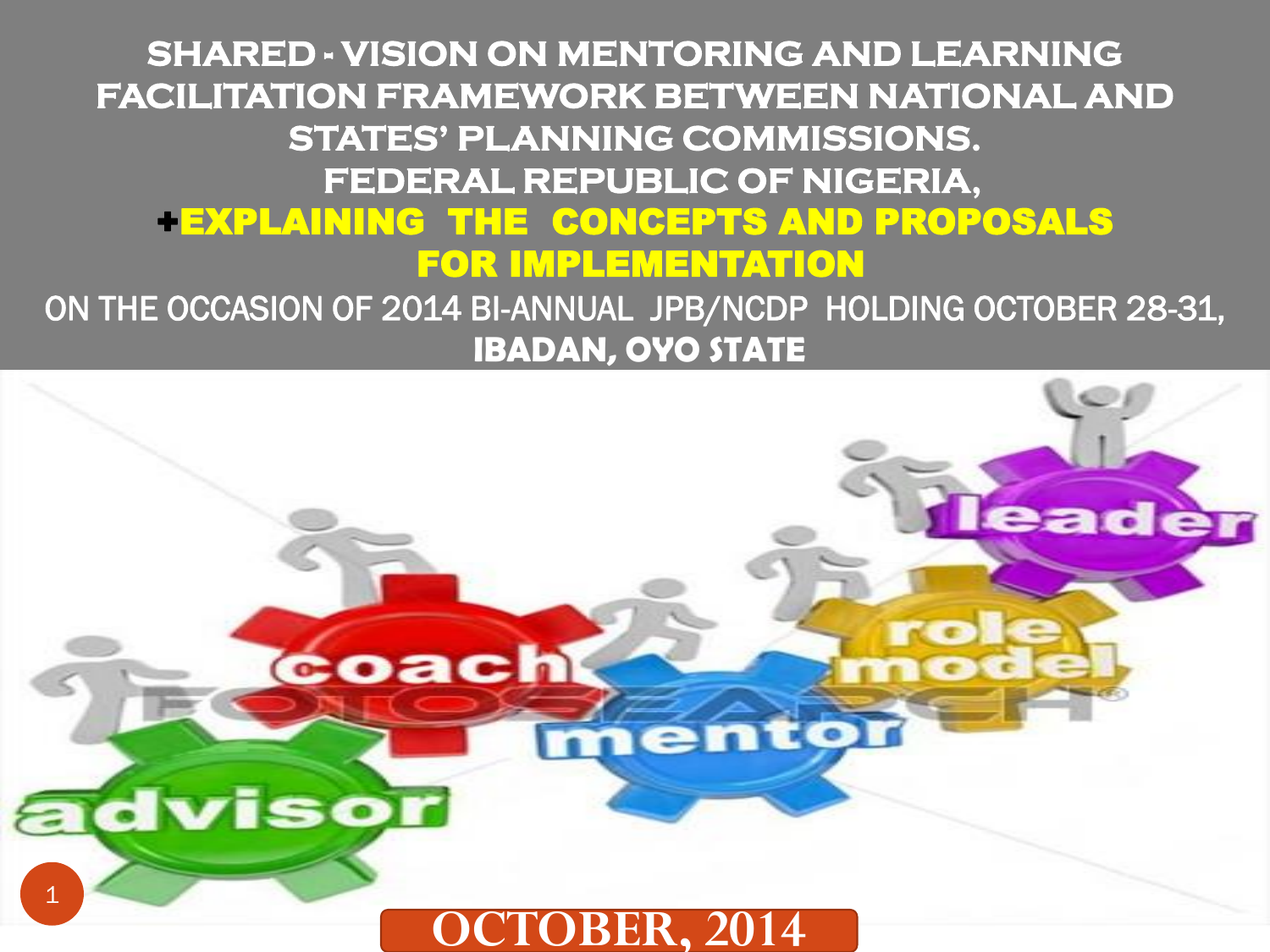|           | Introduction<br><b>Table of Contents</b>                | $\overline{3}$<br>$\overline{2}$ |
|-----------|---------------------------------------------------------|----------------------------------|
|           | <b>Core Values of Mentoring</b>                         | $\overline{4}$                   |
| $\bullet$ | Rationale for Mentoring Between NPC & SPCs              | 5                                |
| $\bullet$ | <b>Objectives of Mentoring</b>                          | 6                                |
| $\bullet$ | Pictorial Scenarios or Setting of Mentoring Programme   | $7 - 11$                         |
| $\bullet$ | Theoretical Evidence                                    | 12                               |
| $\bullet$ | Theoretical Evidence Cont'd                             | $12 - 13$                        |
| $\bullet$ | <b>History and Models</b>                               | $14 - 15$                        |
|           | Country Experiences - The Japanese Models               | $16 - 17$                        |
|           | Proposal and Consideration of Models                    | 18                               |
| $\bullet$ | Implementation Framework/Governance Structure           | 19                               |
| $\bullet$ | <b>Mentoring Modules</b>                                | 21                               |
|           | Control Mechanism                                       | 22                               |
| $\bullet$ | Methodology for Delivery                                | 23                               |
|           | Post mentoring KPIs                                     | 24                               |
|           | Cost Implications for Implementing the Programme        | $25 - 26$                        |
|           | Success and Road Block factors for Each Side (NPC&SPCs) | $27 - 28$                        |
|           | Summary of mentoring Values                             | 29                               |
|           | Conclusion                                              | 30                               |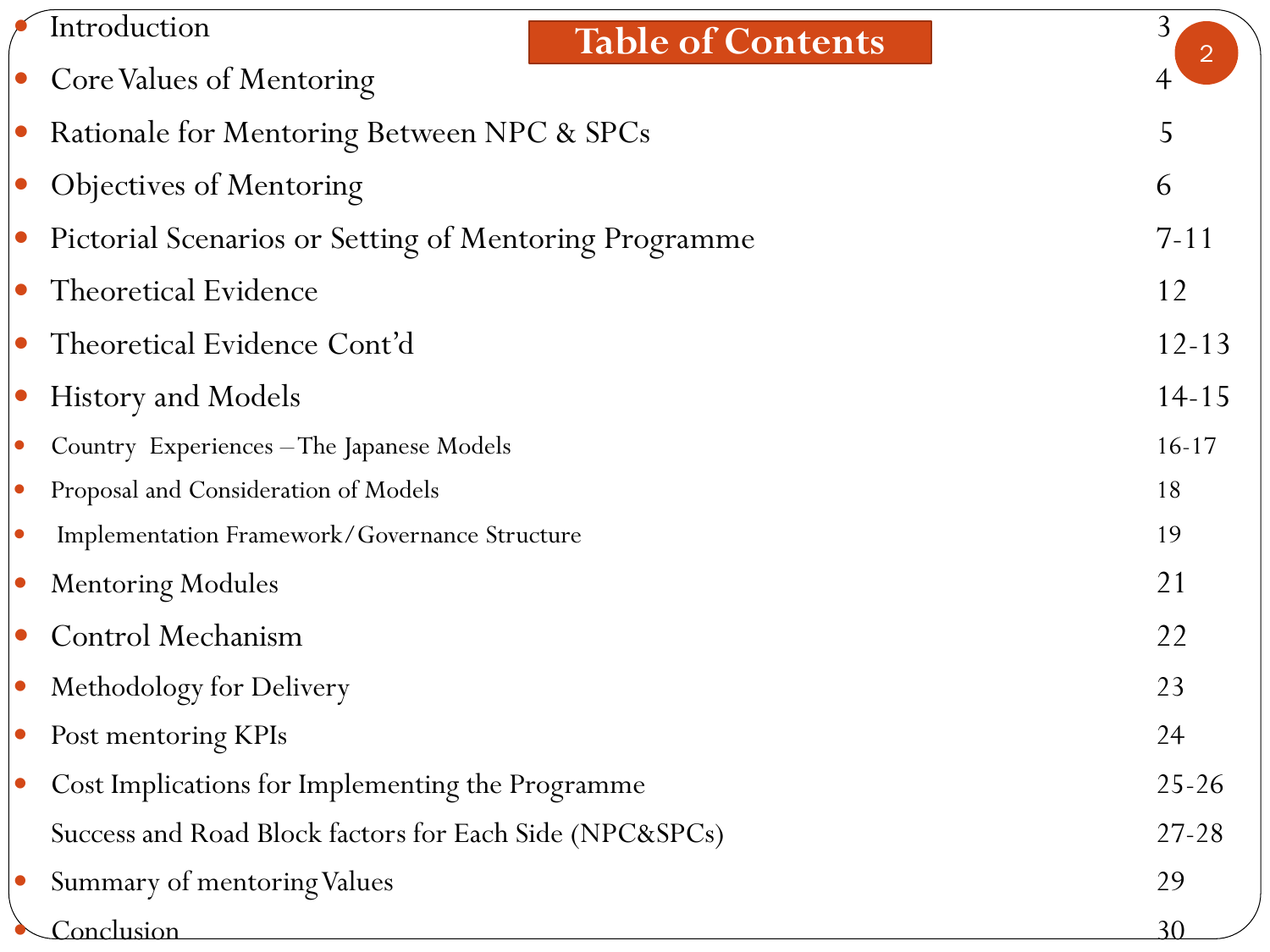#### Introduction

- Mentoring is a HR strategy based on specially selected experienced and knowledgeable individuals to provide guidance both in concepts and practical skills in order to equip subordinates or protégés allocated to them, so to enable these Mentees/ subordinates do their jobs with less challenges.
- Health (2006) considers Mentorship as a one-on-one or one-to- more mutually committed relationship between a junior (s) & senior(s), in order to promote personal & professional development through advice, guidance, understudy assignment, coaching & Job rotations
- It is designed, in many cases, to enable mentee fill in the gap that the transfer, exit or retirement of senior mangers my potentially cause in the future
- It can also be used at various levels of organizational settings  $(inter/intra)$  3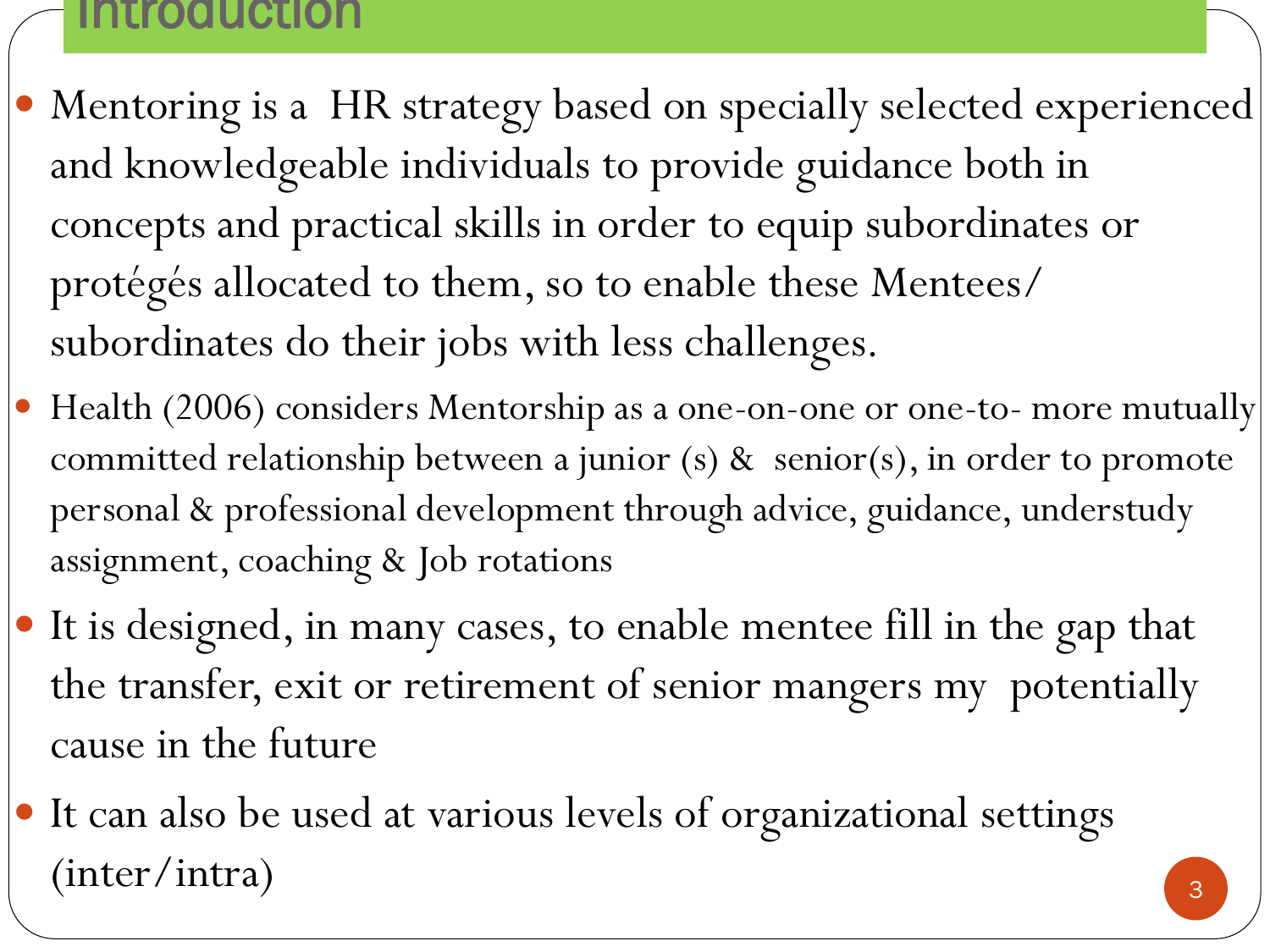# Core Values of mentorship

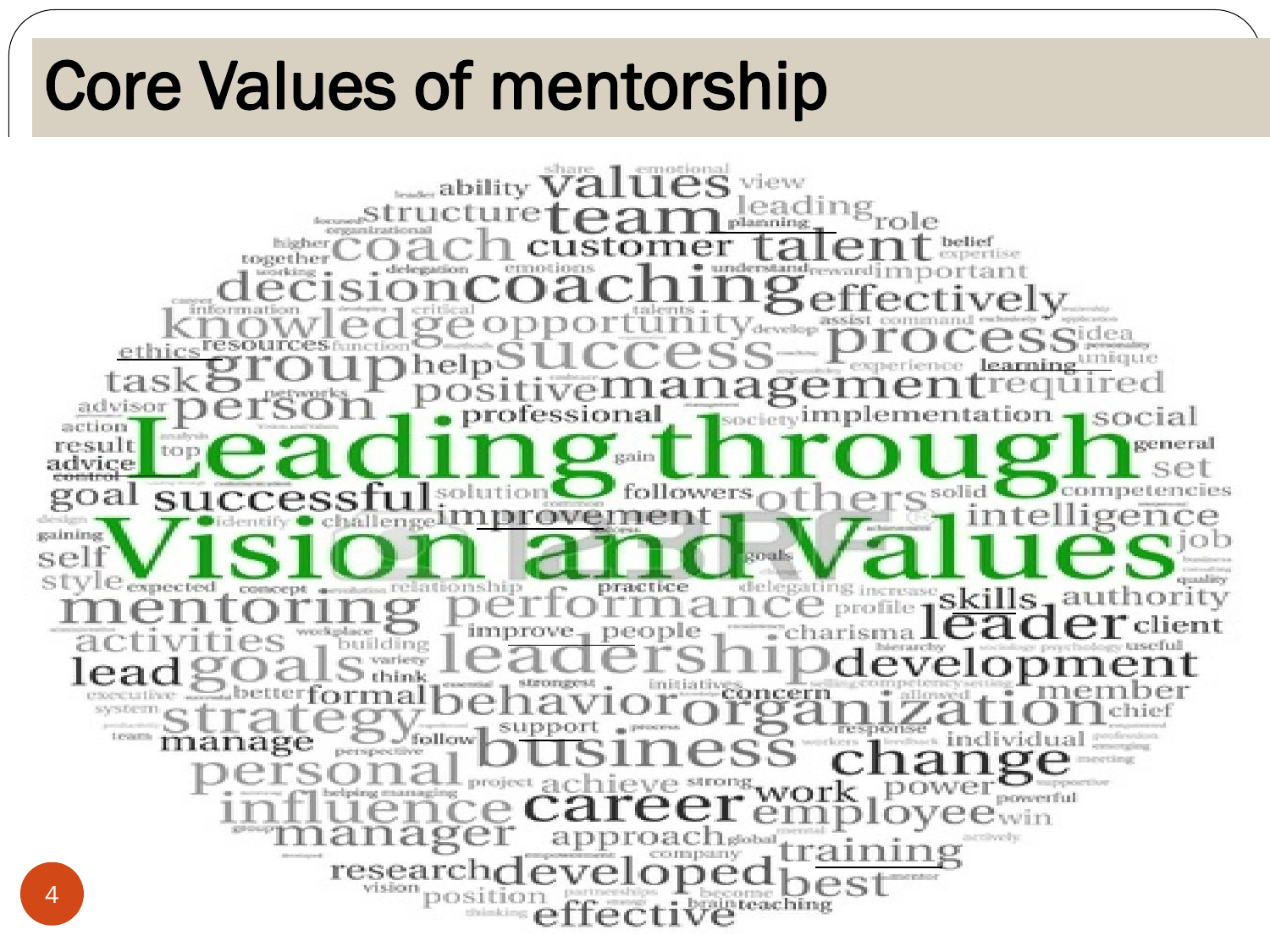Rationale for Mentorship programme between NPC & SPCs

- Partnership between the NPC and SPCs have been strong as evident from the perspectives of Joint Planning Board (JPB) since 15 years.
- The SPCs believes that working with NPC is imperative, given that National development is only possible through such harmonious collaboration and working together
- Therefore, the SPCs have consistently looked forward to NPC to support them in the replication and deepening of planning activities at the State levels
- Such expectation from the States reached a climax at the preceding JPB held in Bauchi, May 2014, when the SPCs warmly requested the NPC to, as a matter of practical reality, support the SPCs in cascading Planning Processes to SPCs through mentoring and experience sharing approach.
- It was also to Note the importance of internship & attachment in delivering these skills and competences to States.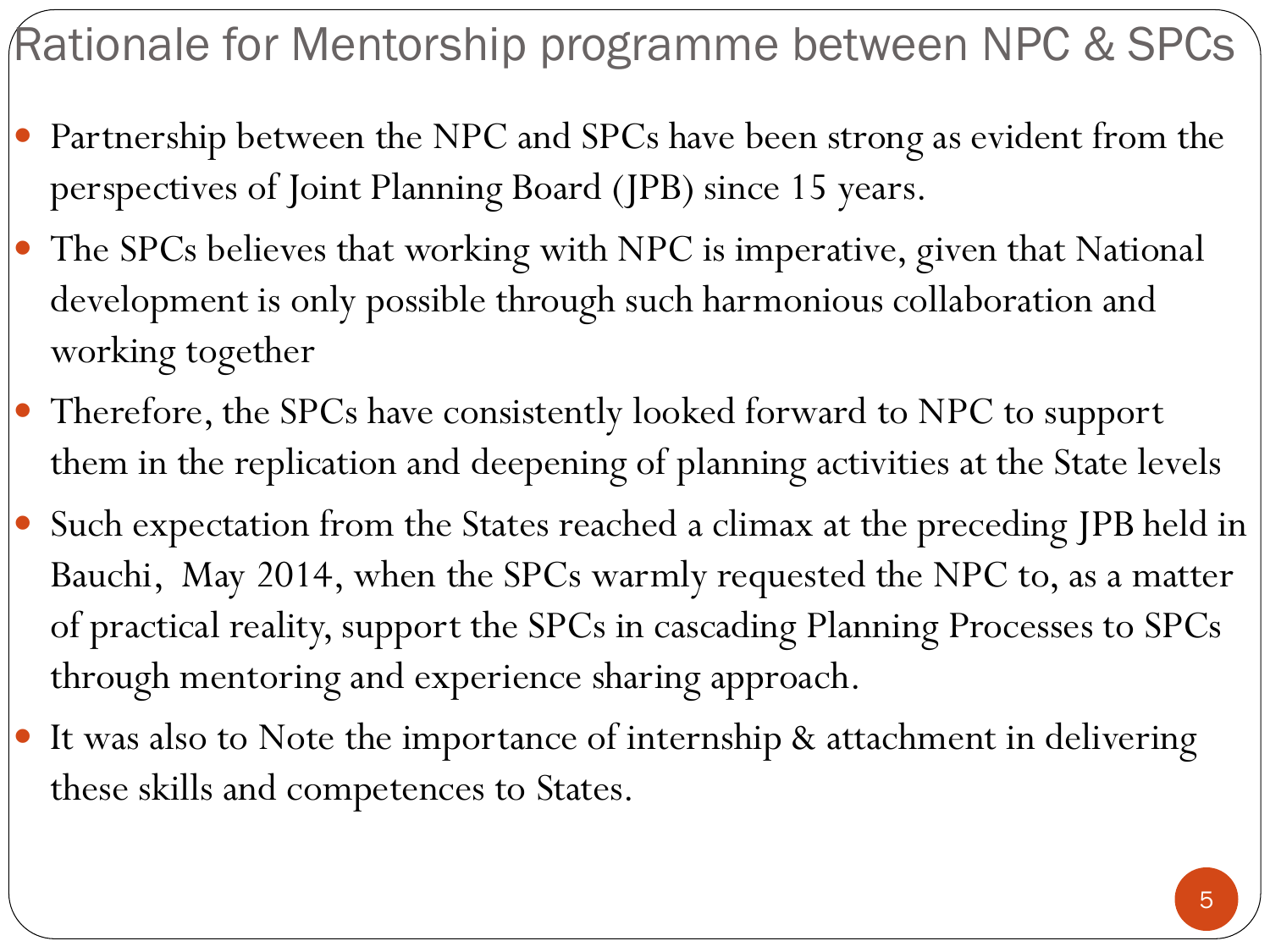## Rationale for Mentorship programme between NPC & SPCs..Cont

- Besides the Factors already mentioned above, the survey conducted by the National Planning Commission shows that many States have no full- fledged Planning Commission.
- It was thought worthwhile to encourage, support and transfer or replicate the experiences of planning at the National levels to States for an even and sustainable national development, without undermining their peculiarity/ecological differences.
- This initiative at designing/crafting a mentoring framework between the NPC & SPCs was borne out of that demand.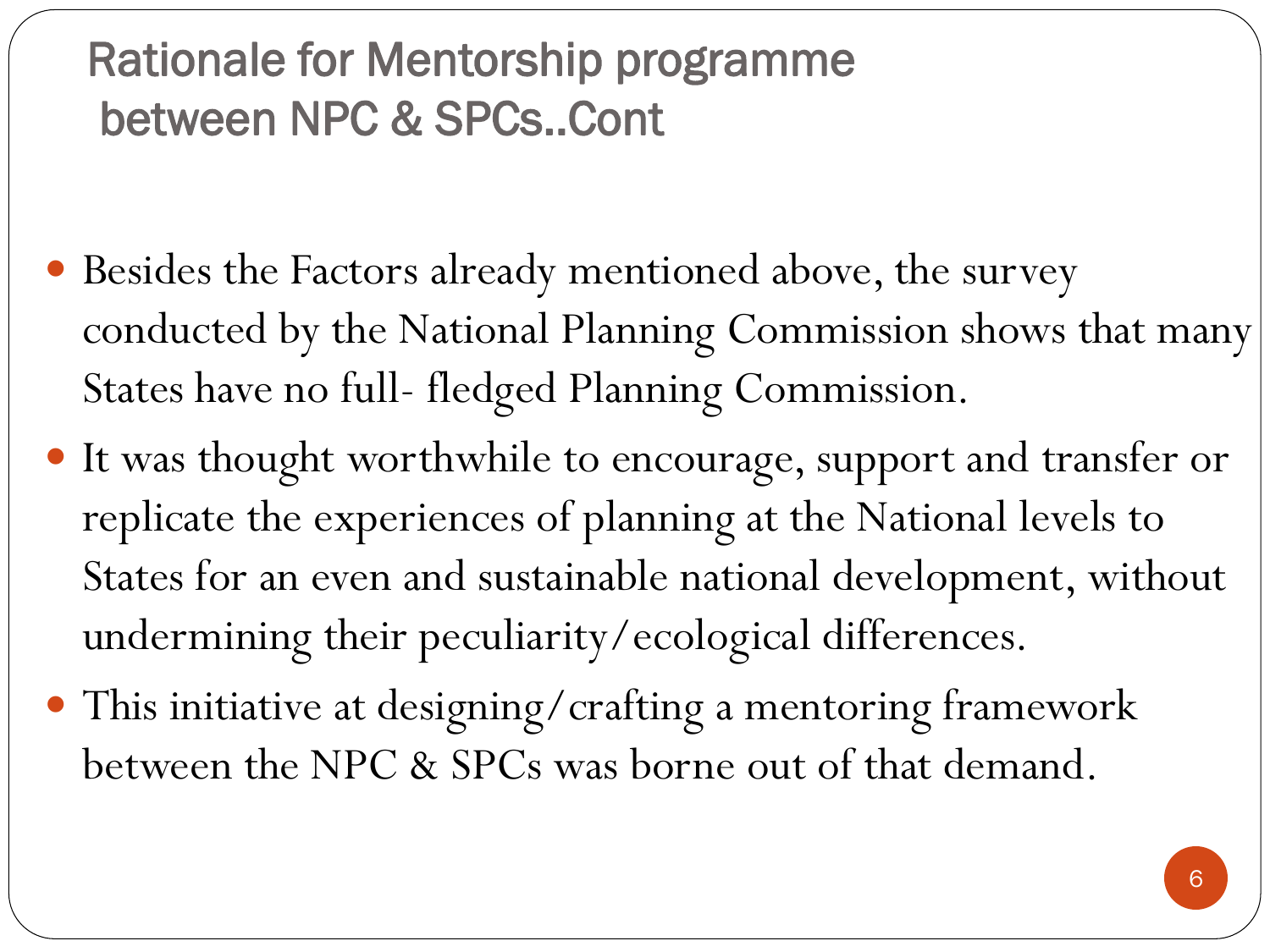## Objectives of Mentoring

- Help People to grow and accelerate their career development in their organizations/institutions
- $\bullet$  Help to retain top talent, increasing loyalty and keeping people engaged in their business in a sustainable manner
- $\bullet$  Help to improve/increase overall organizational productivity
- People who are mentored gain critical knowledge, learn new skills and receive feedback on their career growth and goals.
- Mentee become independent while also enjoying sustainable relationship with his/her senior.
- $\bullet$  Enable senior staff members who provides mentorship skills and knowledge to prosper from the experience.
- Therefore, they increase their productivity, have less stress, feel revitalized and fulfilled in their careers.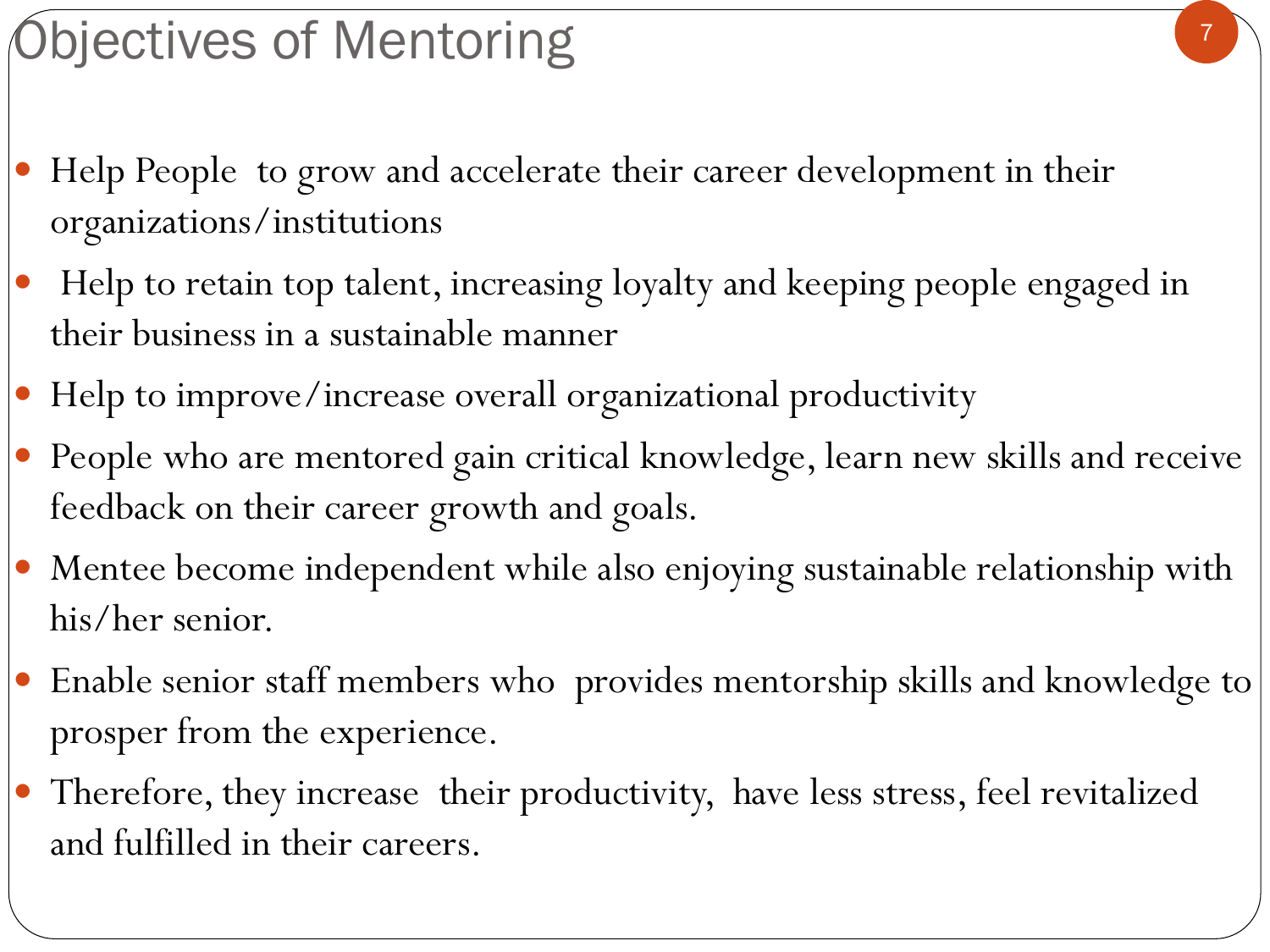# Pictorial Scenarios of Mentorship or Mentorship Setting

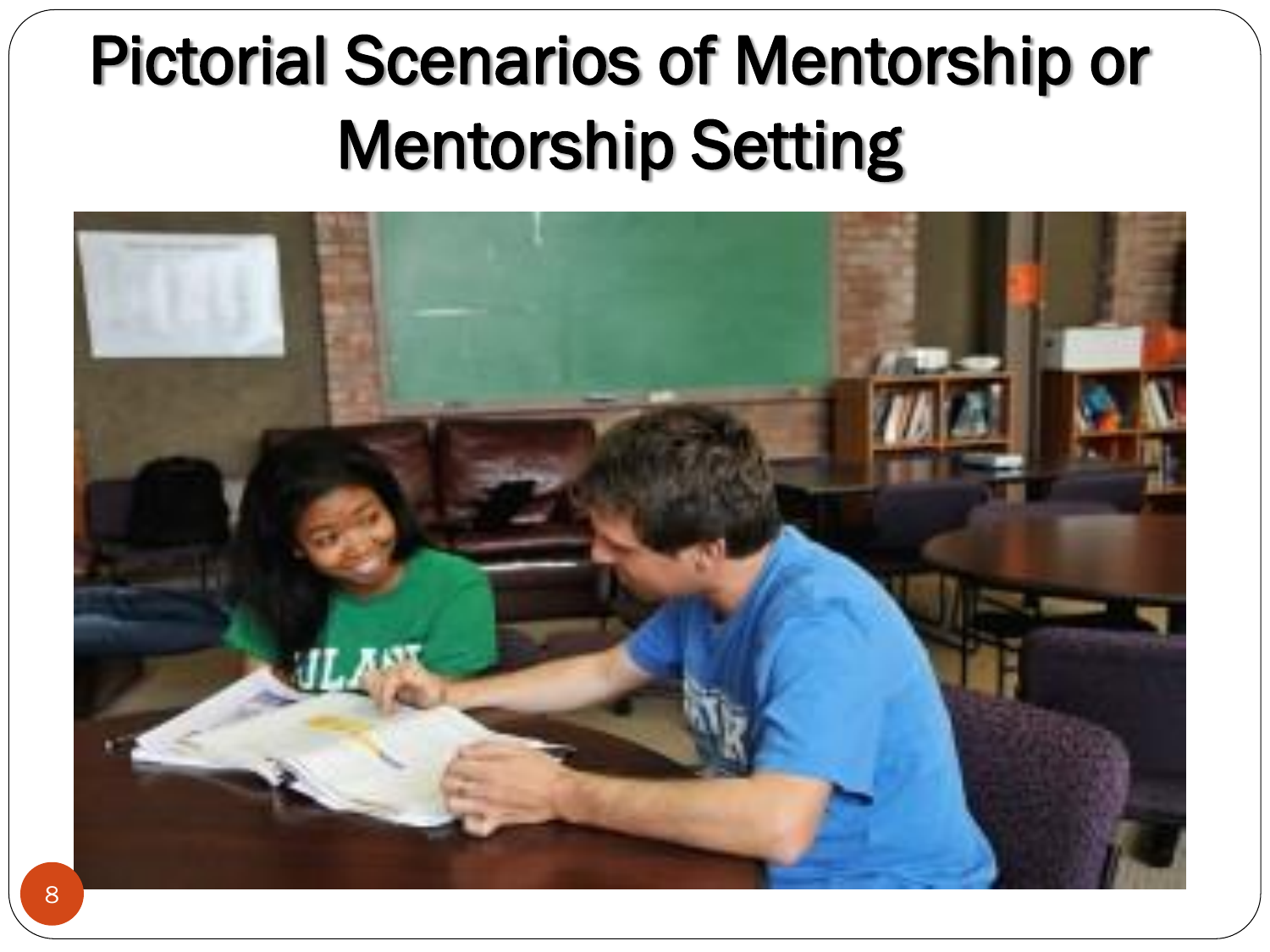# Mentorship Setting

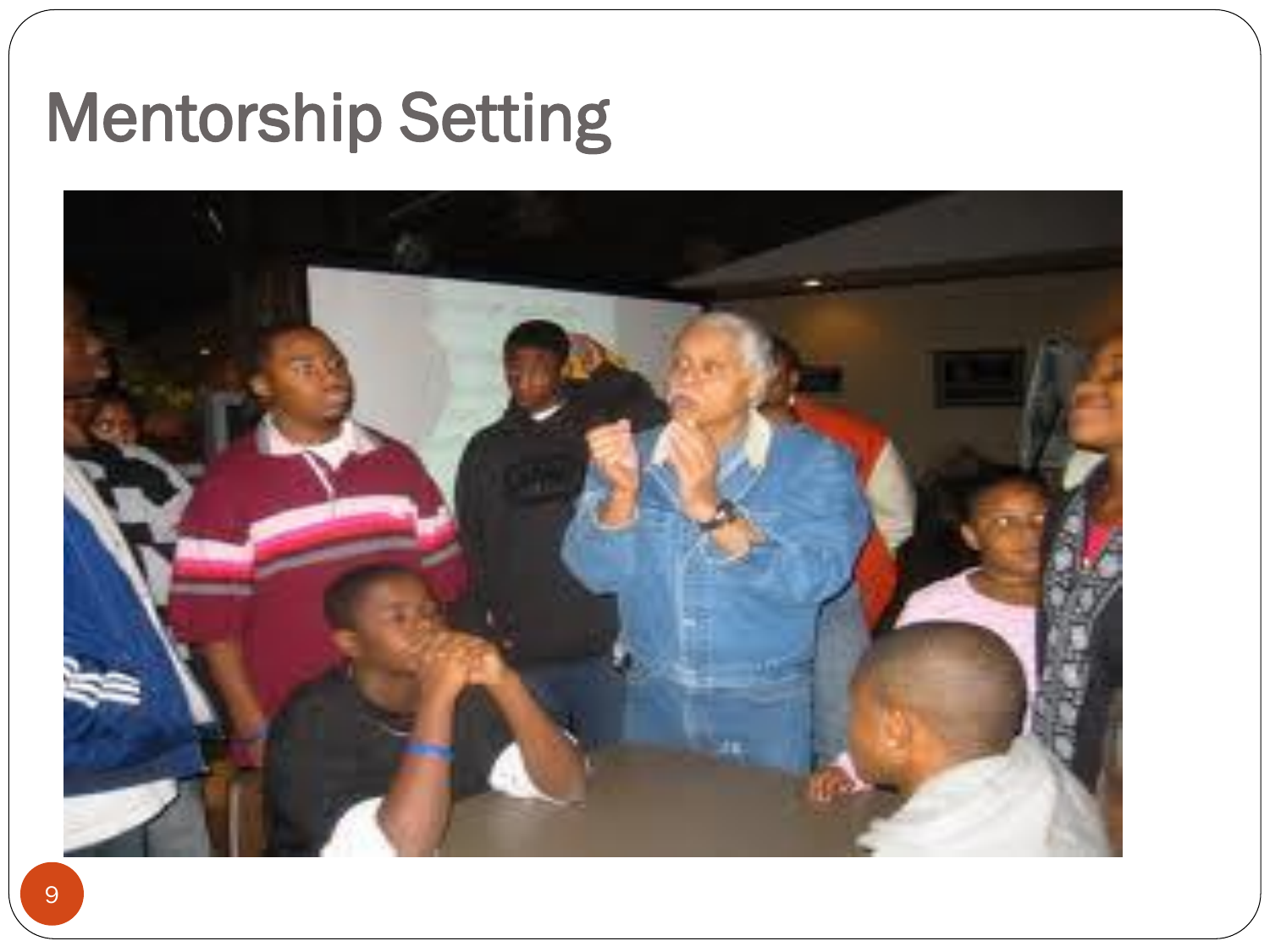# Mentorship Setting

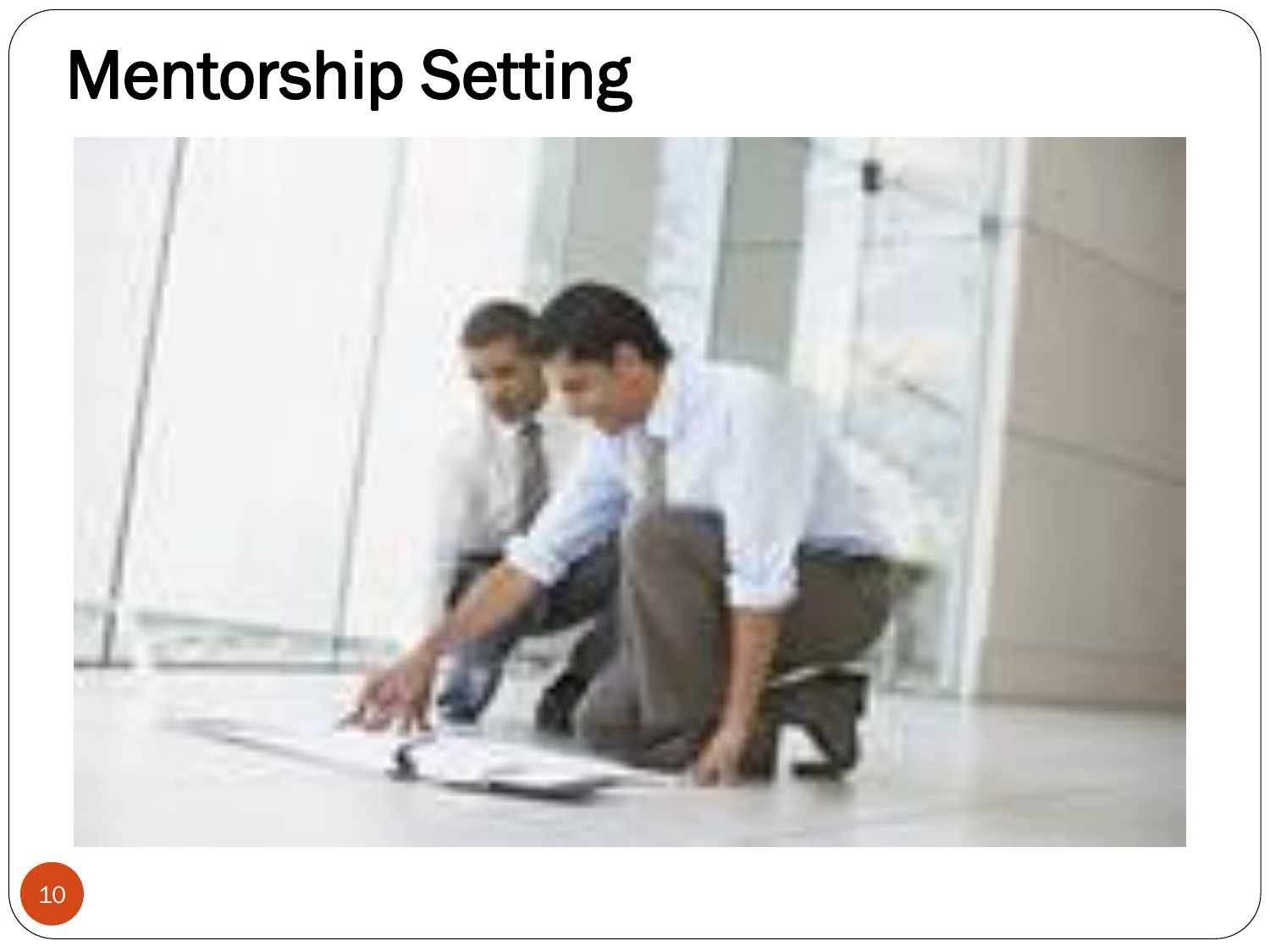# Mentorship Setting

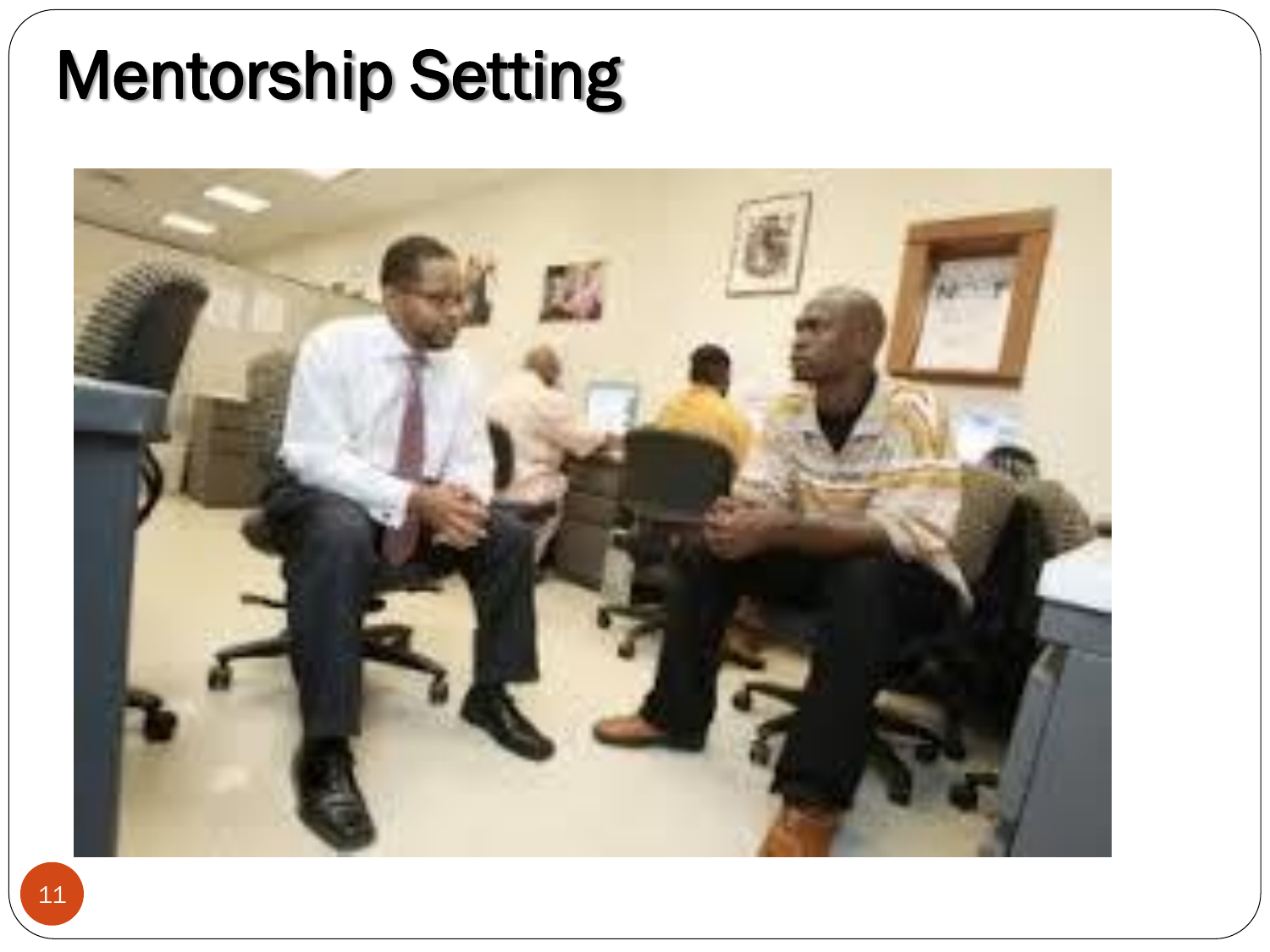#### Senior & Junior (More experienced & knowledgeable)

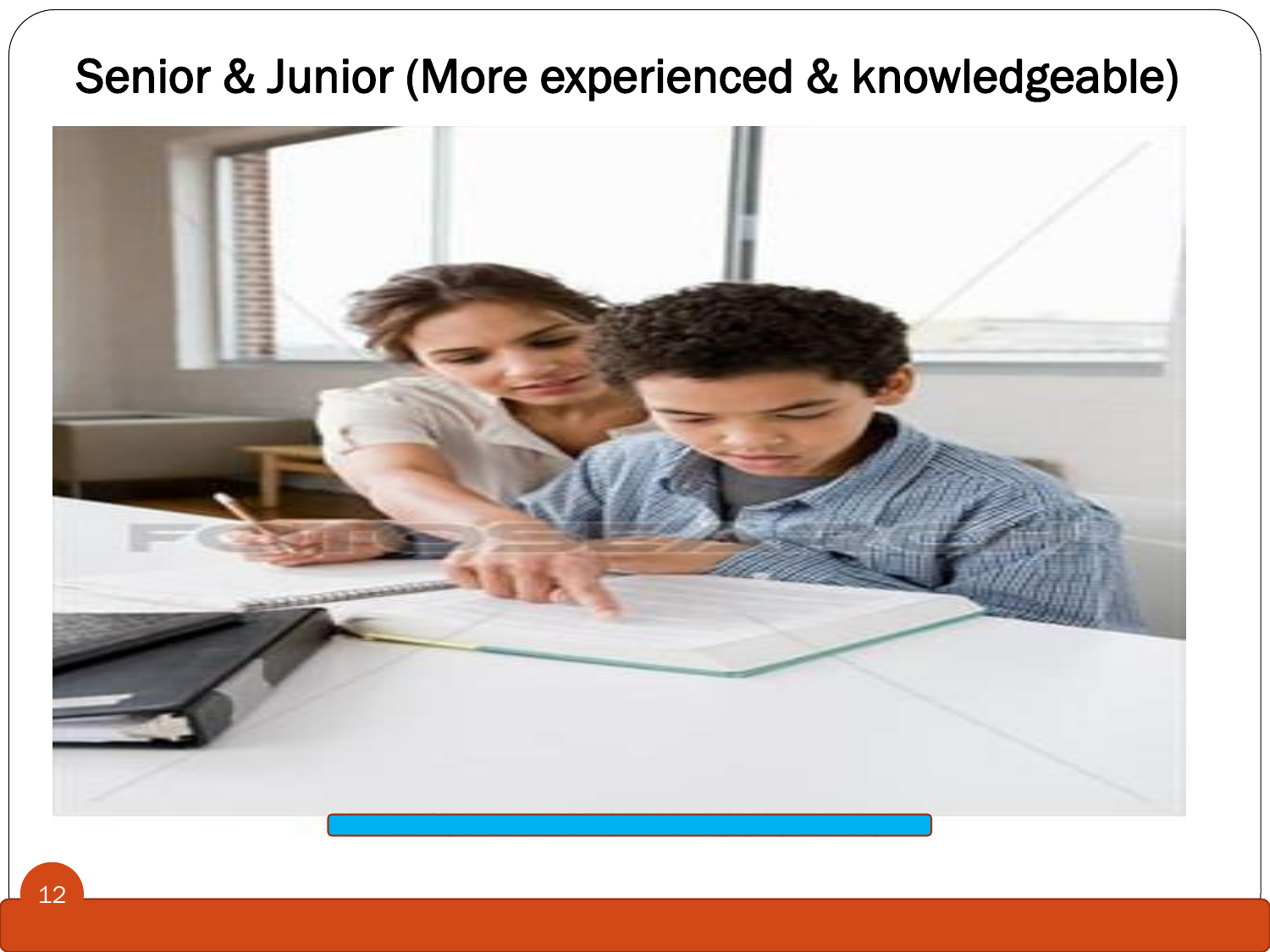# Theoretical Evidence (Cont'd)

- The theoretical evidence of shared vision on mentoring framework between National and States' Planning Commission ((NPC&SPCs) is based on cooperatives strategy (CS) theory.
- $\mid\bullet\mid$  It is an attempt by two organizations to realize their objectives through cooperation rather than engaging in competition.
- Cooperative strategy is designed to enable one organization transfer experience and knowledge it has to another organization lacking in particular competencies & knowledge or an attempt to secure mutual synergy and learning in order to achieve objectives to which both one committed.
- According to Child and Faulker (1998), cooperative strategy is not new. It has always been with us. It is based on the achievement of agreements and plan to work together rather than giving orders down the hierarchies.

13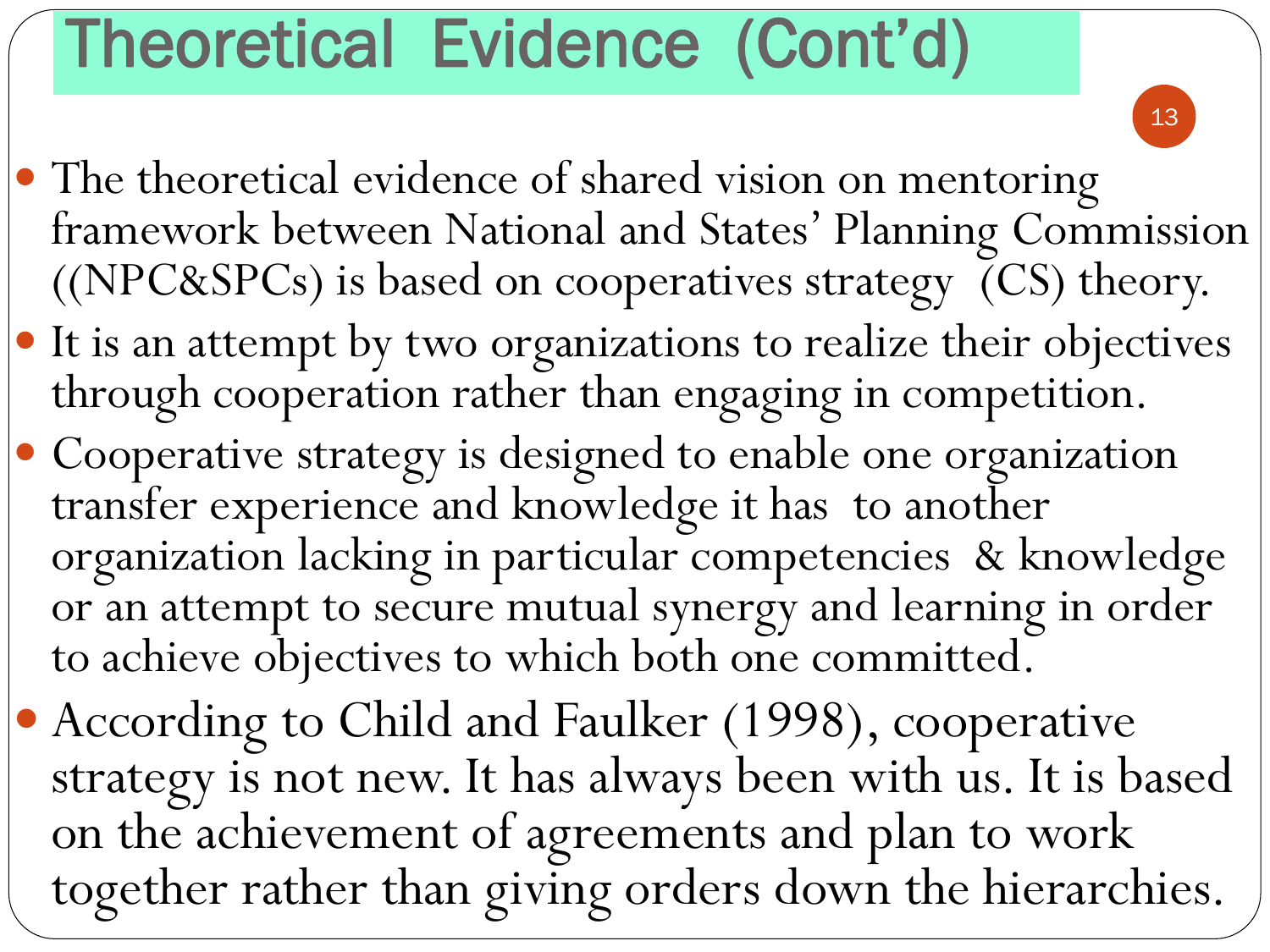

 It is based on skill substitution in which organization **A** helps or cooperate with organization **B** because the latter acknowledges that the former is stronger in providing solution to challenges that are particular to the two organizations.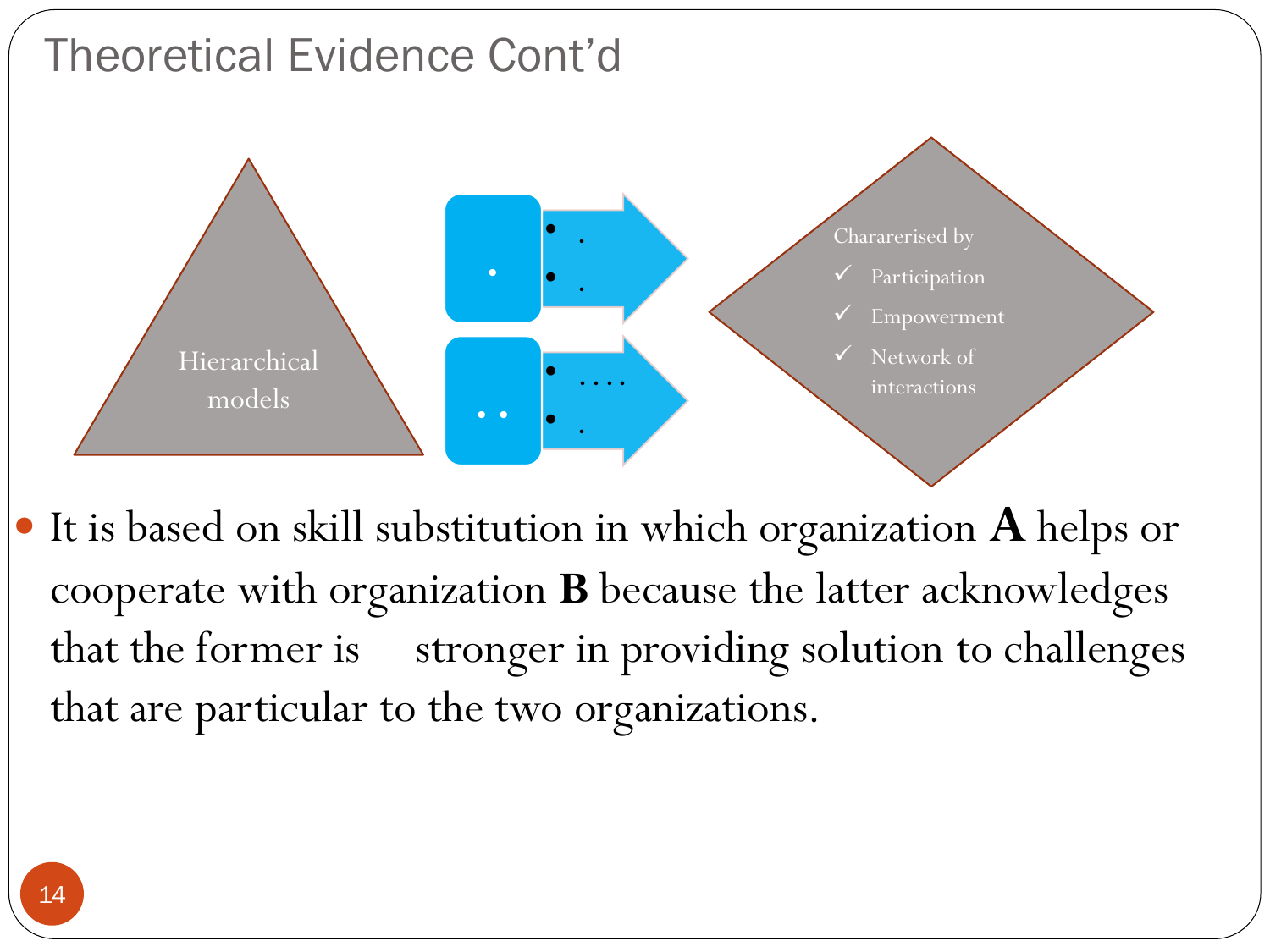# History and Models

- Mentoring has been practiced in history for over hundred years. The origin can be traced to the Greeks mythology when a mentor was assigned the responsibility of protecting and educating Odysseues' son, Telemachus.
- Mentorship models conjures up images of wise and shared responsibilities for personal development of the mentee . It has been used in Indian and Africa (Kenya, Indian, and Nigeria) as a model for bringing up children in extended family members. Current mentoring models are often used in corporate organization , institutions and NGOs.
- In the Japanese corporate world/academic institutions, it is called **Senpai-Kohai**
- This is a relationship between senior and junior colleagues in organization. based on informality within wider formal relationship in which case, they both eat and drink together, and the mentor uses the opportunities to discuss knowledge, skills, etc with the protégés or mentee who learns and becomes skillful on the goals and objectives of mentoring

Lifelong relationships are kept even after the mentor has left the organization.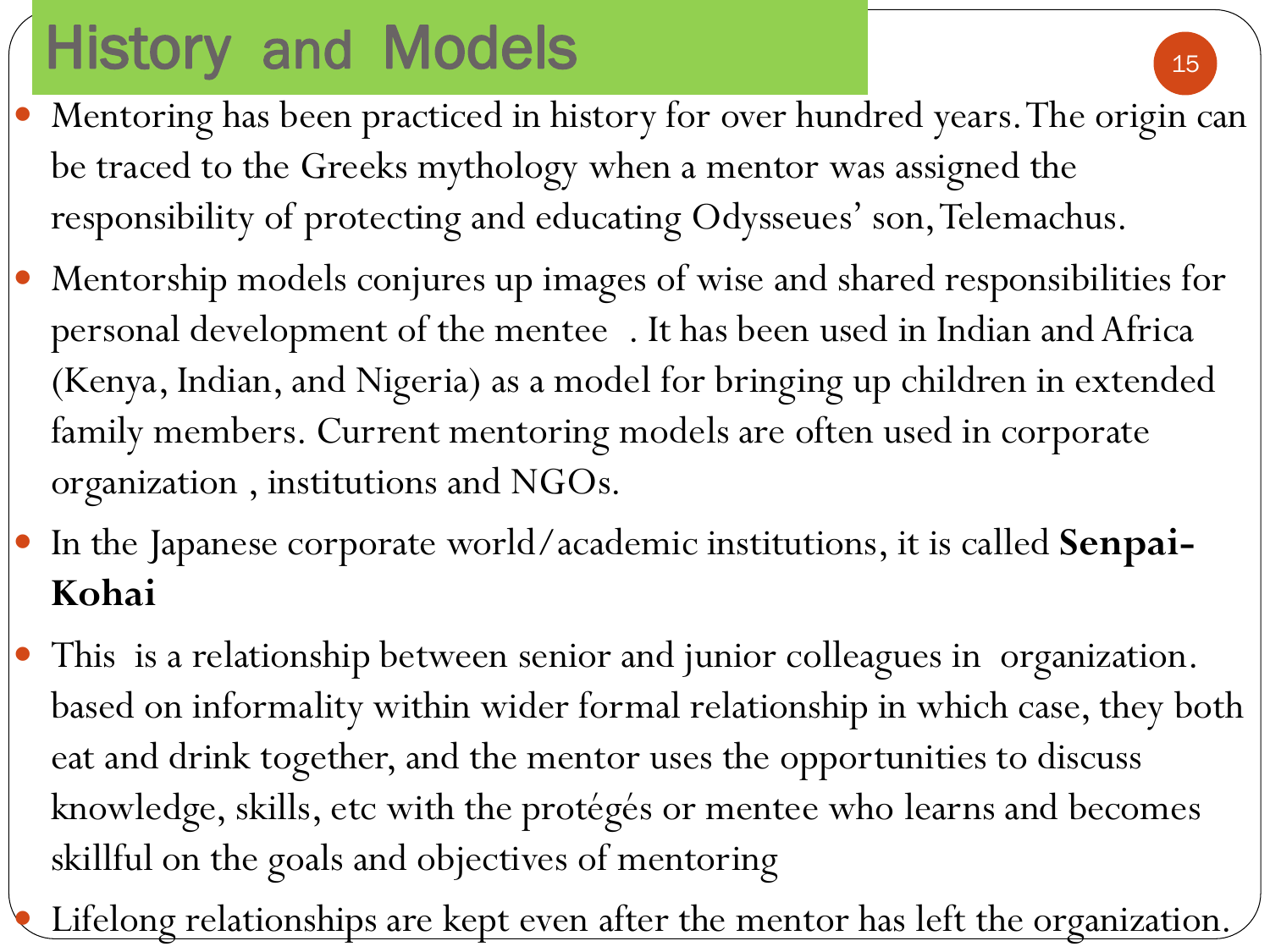## Models

- In Nigeria, especially among the Yorubas, Ibos and Hausas, local apprenticeship schemes exist as models of mentoring, coaching and capacity building. In this case the learner learns trade or practical skills, such as vehicle maintenance, tailoring, weaving, hair dressing etc in order to make the mentee stand up on his/her own as a mentor.
- There is also the GROW model which implies **Goal**, **Reality**, **Options** and **Will**. In this case the mentee's  $\pm$  Goal should be as specific and measurable. The mentee can also analyse and see his situation clearly in +Reality. Once you know where you are and where you want to be or go then explore  $+$  Options in getting there. Finally,  $+$ Will in form of motivation is needed on the part of the mentee
- The STEER model Spot, Tailor, Explain, Encourage and Review. Like GROW, the STEER model is task oriented and derives from the world of Sport , which is usually between the coach/trainer & player.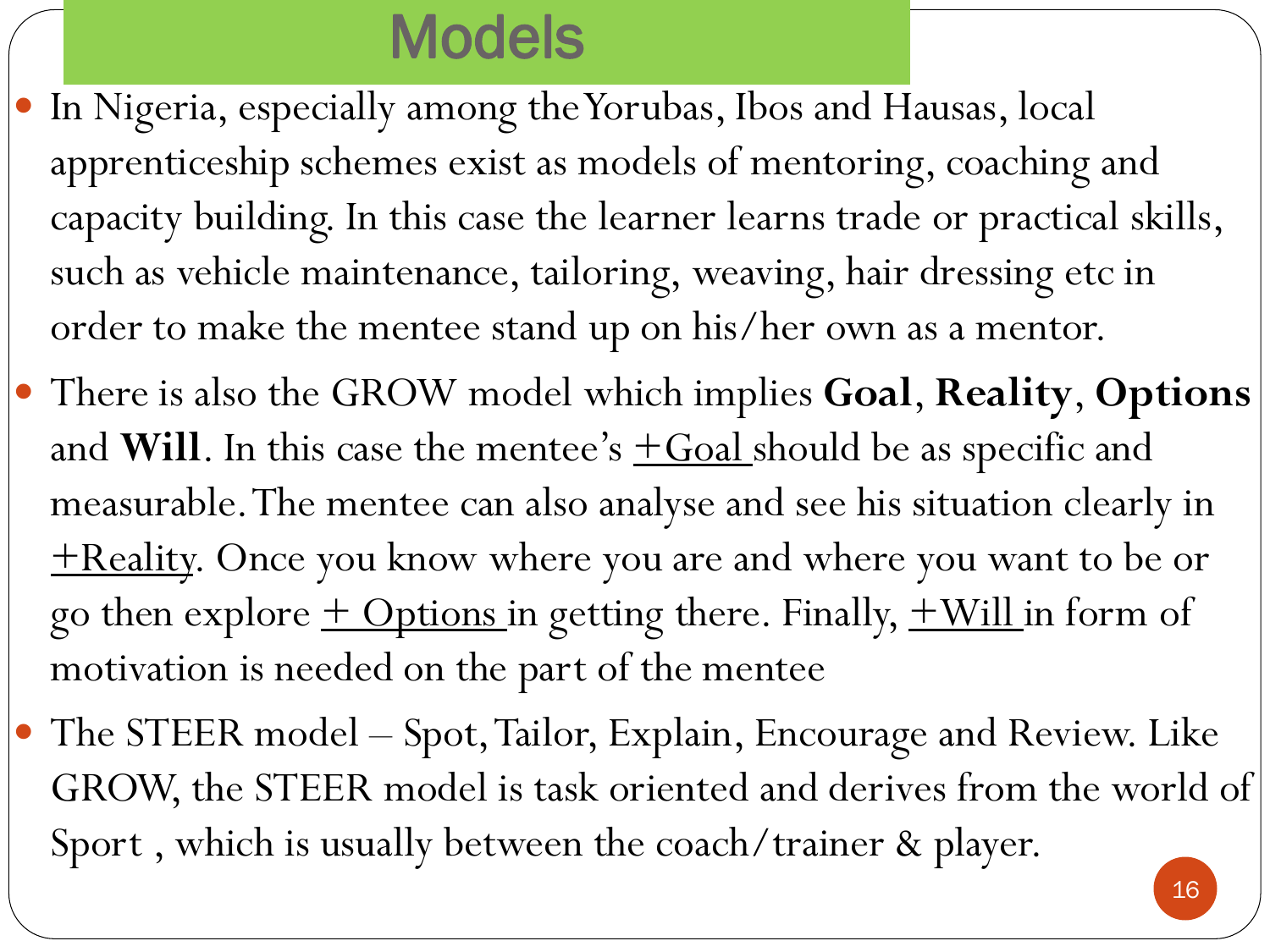Country Experience - Japanese Universities/ Companies (Kezai )

- The ability of the senior or mentor to listen and support subordinate/students
- An interest in the welfare of the Subordinates/Students
- An understanding of a junior, which is ideally gained through personal or professional contact
- The capacity to work individually with a subordinate in group or individually
- A commitment to working in a way which does not discriminate against any group or individual
- **Personal attributes such as tolerance, persistence, sensitivity and warmth**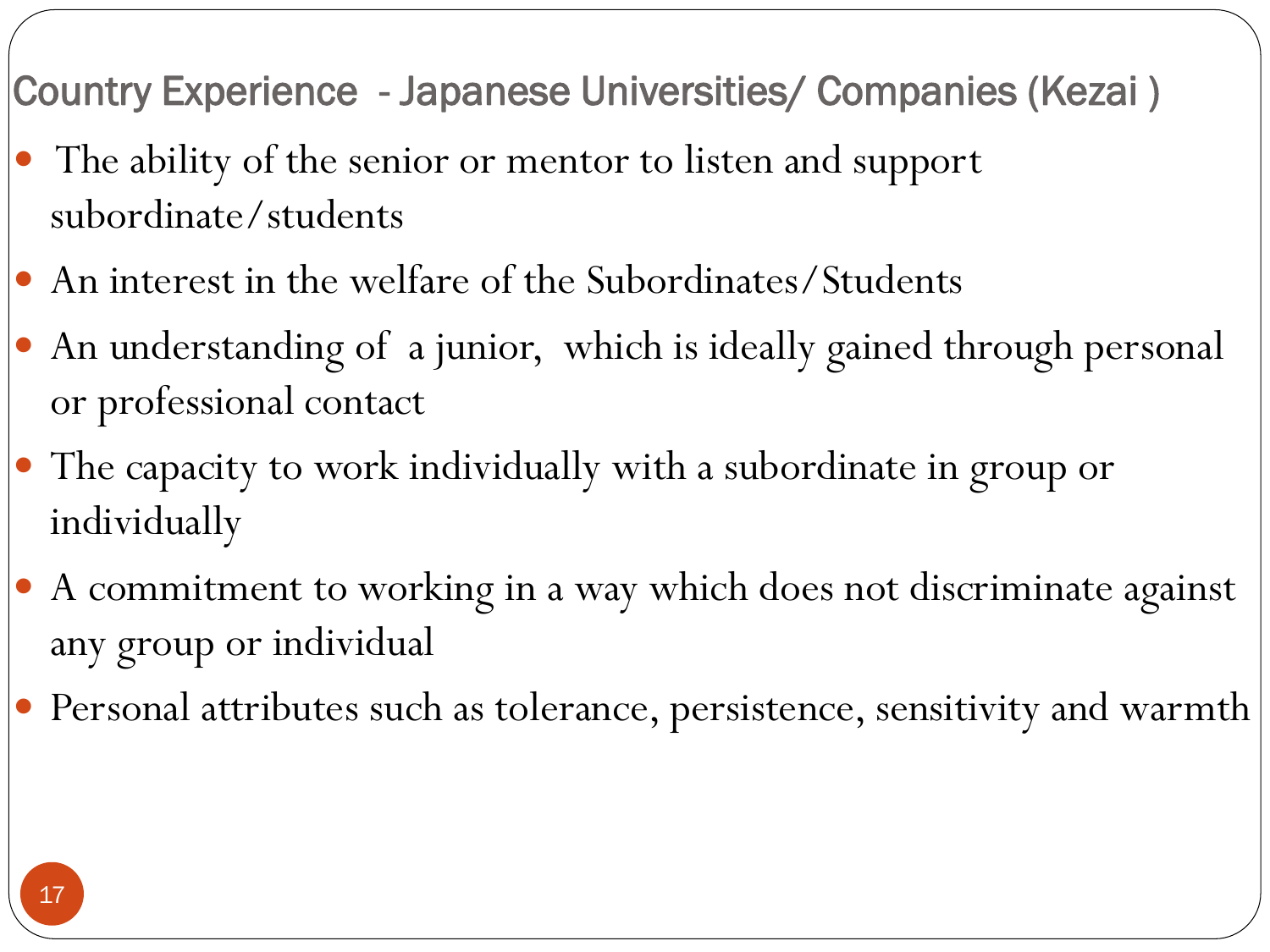## Proposals and Consideration of Framework

- According to Dean and Oakley (2006) the most appropriate model or approach of mentoring depends on the aim and objectives of intervention. Generally speaking, the guiding principles are that mentoring is designed to use one or apply several models to achieve a goal
- Therefore, we proposed a mix of various models already presented, with particular reference to child and Faulker (1998) model, the GROW and SPORT models <sup>18</sup>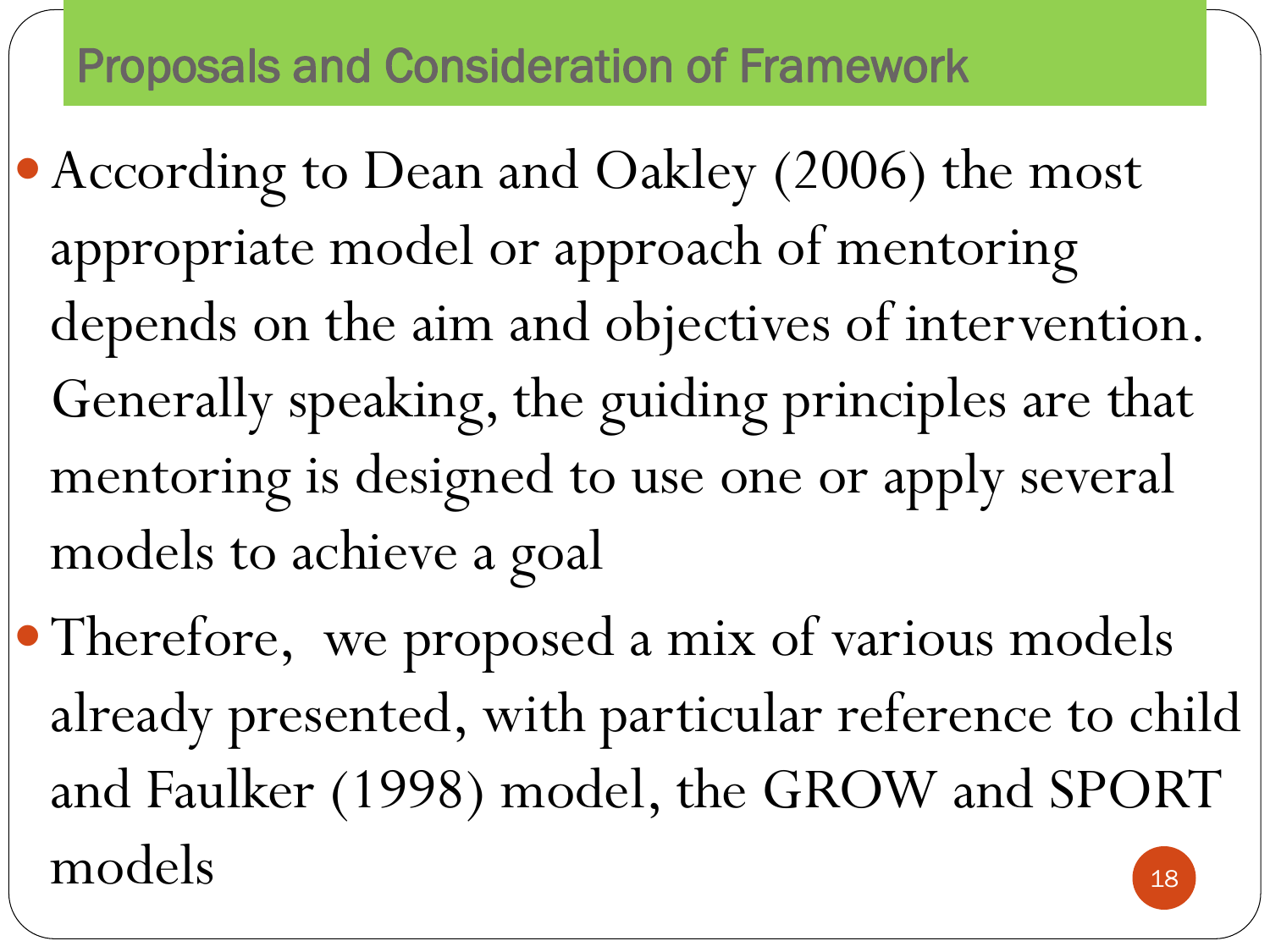#### **\* ZONAL BILATERAL GOVERNANCE/INSTITUTIONAL ARRANGEMENTS BETWEEN NPC AND STATES**



#### **Source: Child & Faulker (1995)**

#### **KEY**

|                                          | Point of<br>Cooperation/Collaboration &<br>Integration |
|------------------------------------------|--------------------------------------------------------|
|                                          | Point of Independence                                  |
| <b>XXXXXXXXXXX</b><br><b>XXXXXXXXXXX</b> | Peer Review between Zones                              |
|                                          | Replication & Sustainability                           |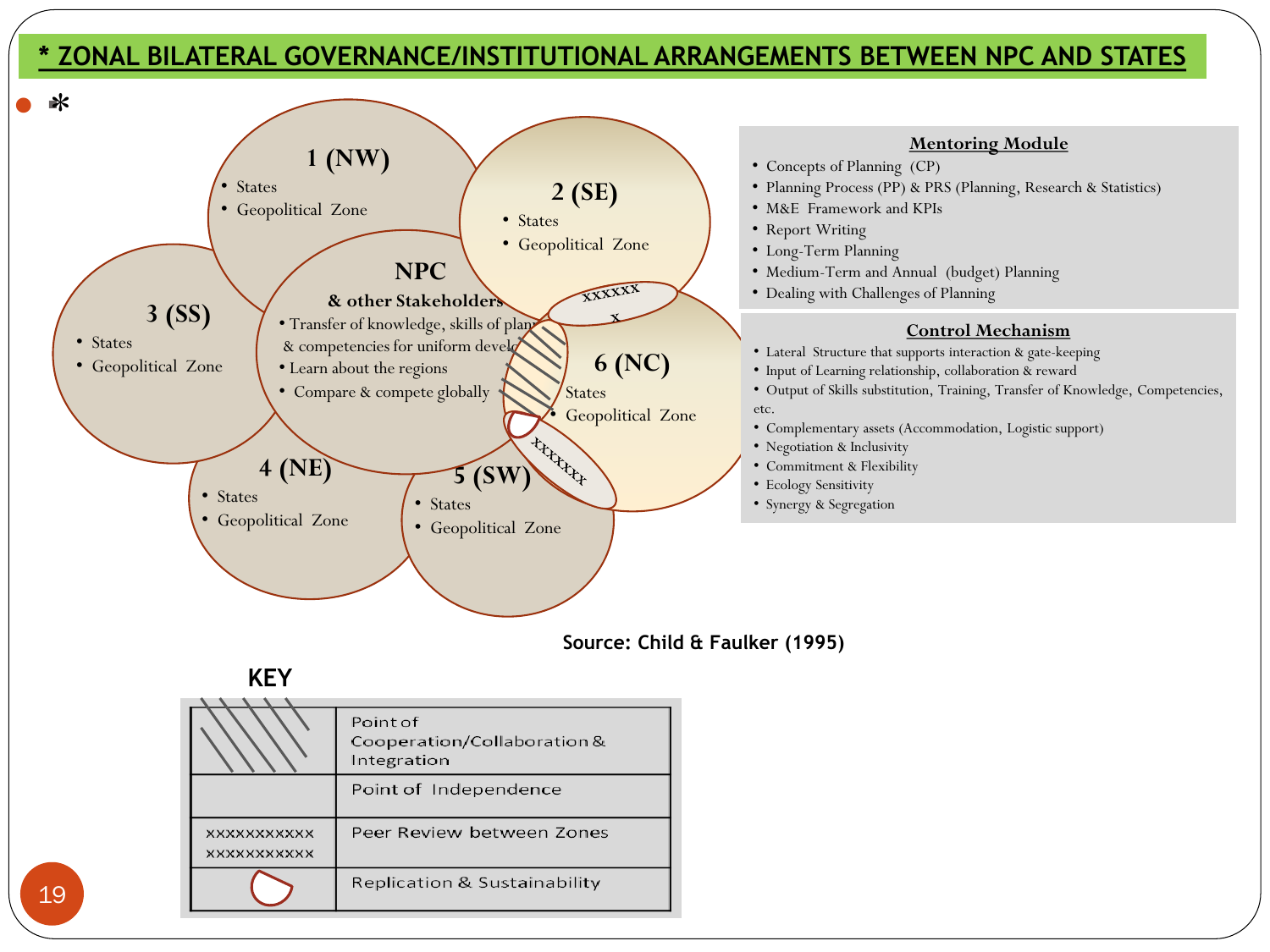# Mentoring Module

- Concepts of Planning (CP)
- Planning Process (PP) & PRS (Planning, Research & Statistics)
- M&E Framework and KPIs
- ReportWriting
- Long-Term Planning
- Medium-Term and Annual (budget) Planning
- Dealing with Challenges of Planning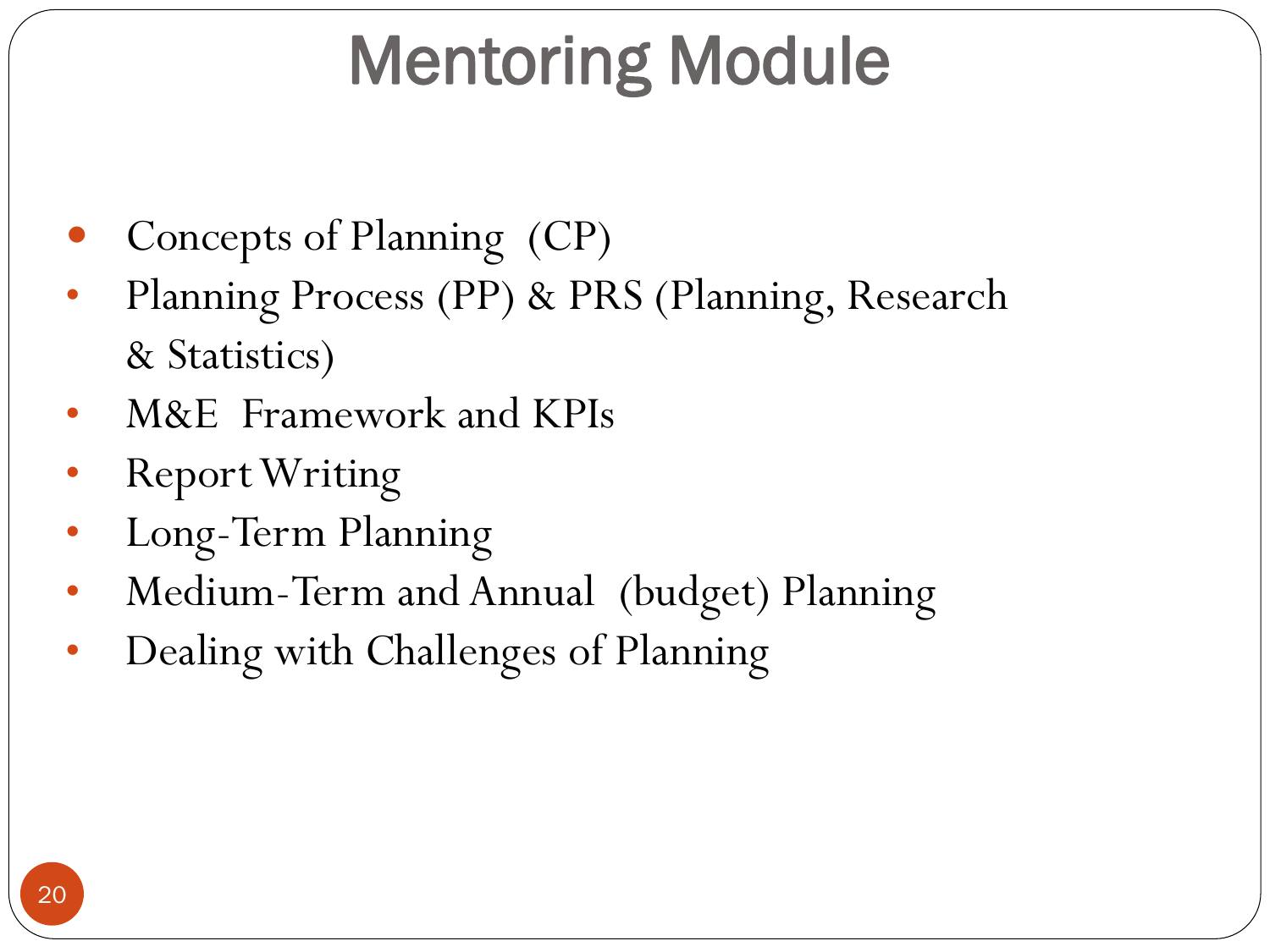# Control Mechanism

- Lateral Structure that supports interaction & gate-keeping
- Input of Learning relationship, collaboration & reward
- Output of Skills substitution,Training,Transfer of Knowledge, sharing experiences & competencies, etc.
- Complementary assets (accommodation, logistic support)
- Negotiation & Inclusivity
- Commitment & Flexibility
- ecological/regional Sensitivity
- Synergy & Segregation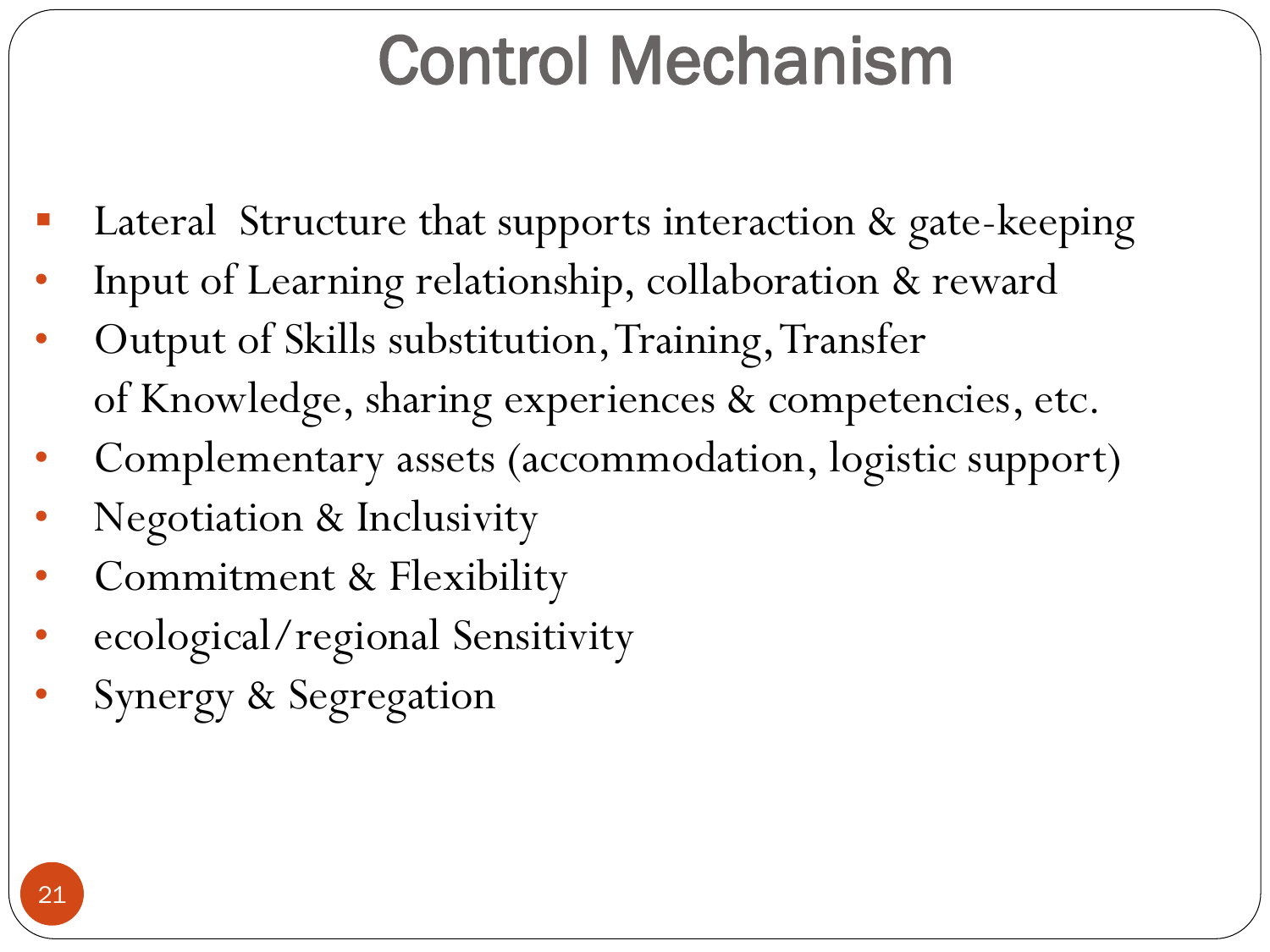- The SC and HMNP are the key mentors
- Some States would be assigned to particular department(s)
- The Skills & Competences of officers should be taken into consideration in the exercise by adopting sectoral approaches. E.g. Agricultural specialists to mentor the states participants on Agricultural issues: International Development Co-operation experts/Economist should mentor states on donor assistance/funding activities and political economy of aid giving.

22

- **Mentors must be very versed in their areas. It is suggested that only officers in GL 12** and above should participate in the mentorship programme.
- Prior to the Implementation, retreat should be held in form of **train-the- trainer programme,** after final agreement has been reached between NPC & SPCs.
- Therefore, NPC shall request the IDPs to support it on the basis of **train-the trainer** approach
- All participants must be at the same level so that conflicting report and information are not disseminated
- A minimum of two (2) of such retreats should be held before the mentoring programme begins
- Retired Planning Officers may be useful in such retreats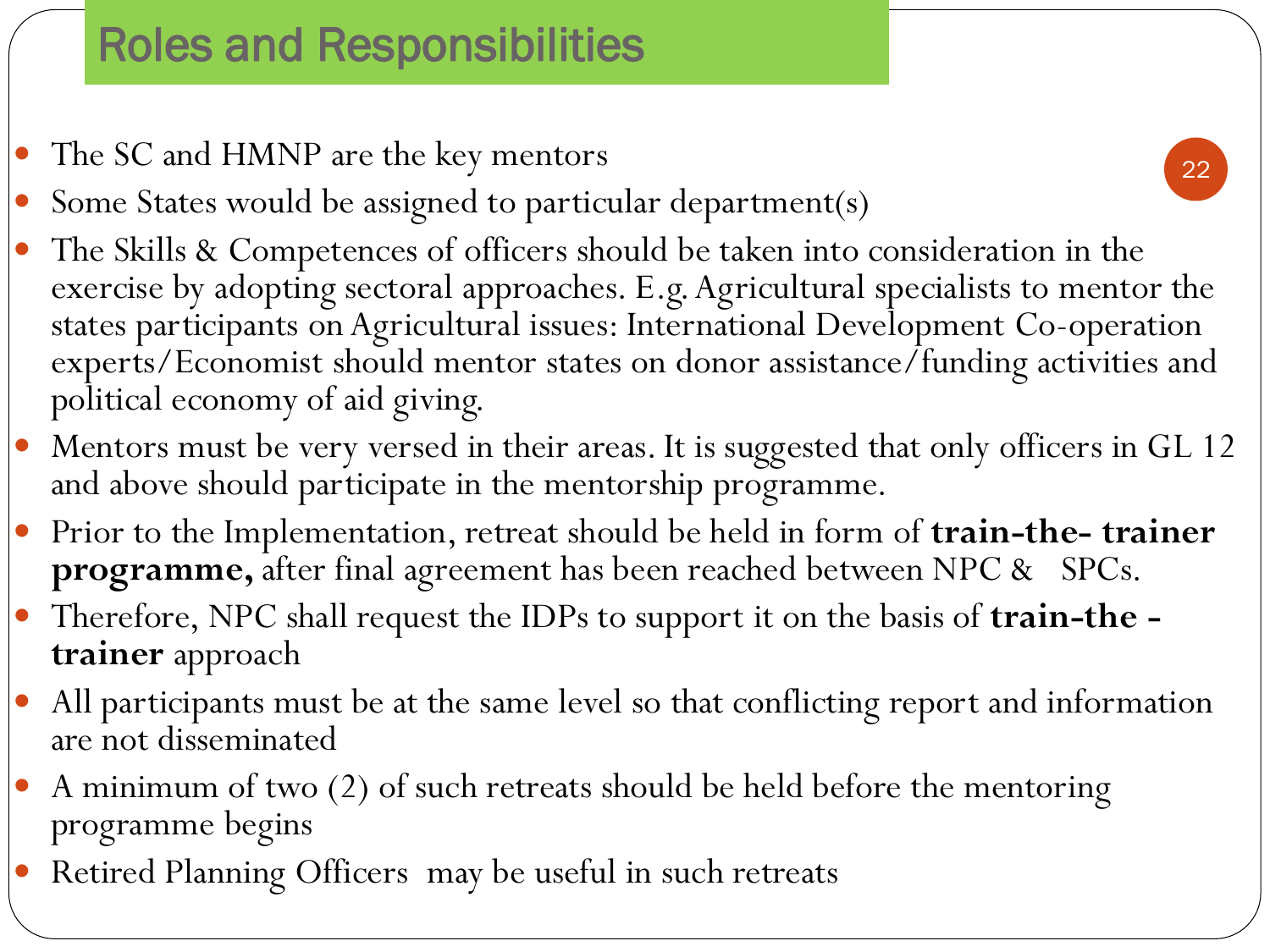# Methodology for Delivery

- Lectureship (Training Workshops)
- Dialogue + Interaction and group discussions
- Advice and Guidance
- Attachment and understudy arrangements
- Special committee Scheme in form of internship
- Job rotation arrangement
- Planned Reading
- Role Play
- Simulation and computer-based (games)
- Empirical evidence + Case Studies
- Films, videos and use of equipment 23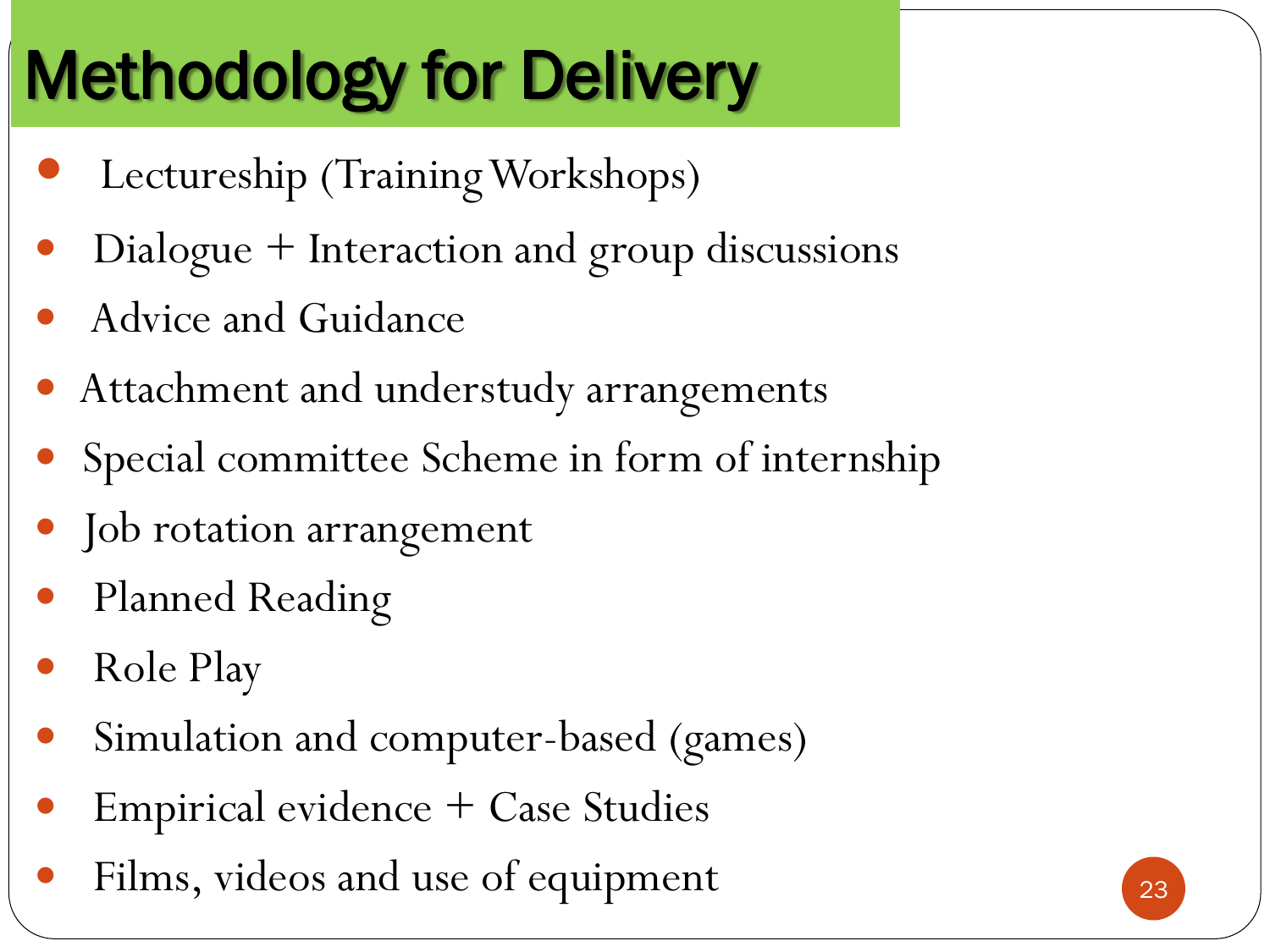- Post-mentoring Key Performance Indicators (PM-KPIs)
- Attitudinal Change
- Number of trainings conducted
- **Turn-around Time in presentation of reports to**

management

- Successful institutionastion of M&E framework at the SPCs
- Capacity of States to align budget with planning (projects

and programmes)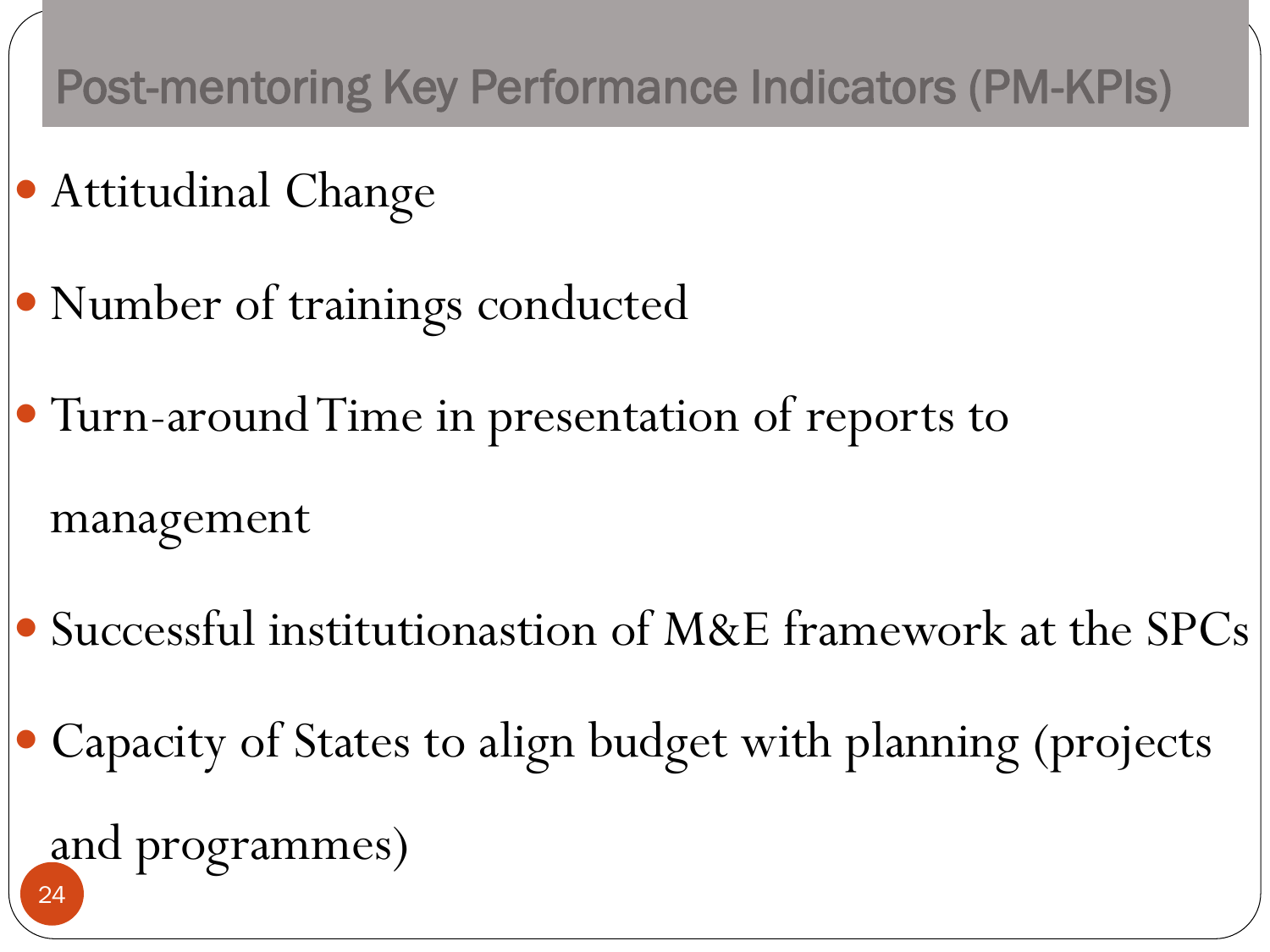## Cost implication for implementing the programme

| <b>Activities</b>                                     | <b>Objectives</b>                                                                         | Mentee/<br>Participants & rate per<br>Person Times number of days                                                                                                                                                                        | <b>Stakeholders</b><br>respective<br>Financial<br>inputes                                                                                              | Responsibi<br><b>lities</b>                                  | No of<br><b>Wks</b>                   | Cost                                                                                                     |
|-------------------------------------------------------|-------------------------------------------------------------------------------------------|------------------------------------------------------------------------------------------------------------------------------------------------------------------------------------------------------------------------------------------|--------------------------------------------------------------------------------------------------------------------------------------------------------|--------------------------------------------------------------|---------------------------------------|----------------------------------------------------------------------------------------------------------|
| •Concepts<br>of<br>Planning<br>(CP)                   | Designed for mentees to<br>appreciate & apply it in<br>the broader picture of<br>planning | $\checkmark$ HMNP/Hon Commissioners<br>of SPC<br>$\checkmark$ SECOM/Permanent<br>Secretary SPC<br>✔ Director of PRS (NPC/SPC<br>Director of Macroeconomics<br>(NPC/SPC)<br>$\sqrt{\text{DDs}}$ , ADs & SPOs G/L 12 &<br>above $(1)$ each | $\checkmark$ Honorariums<br>$\checkmark$ Air fare and<br>transportation<br>$\checkmark$ Accommodation<br>$\checkmark$ Feeding<br>$\checkmark$ Security | <b>NPC 70%</b><br>10 mentors<br><b>SPC 30%</b><br>10 Mentees | 1 WK<br><b>NW</b><br>e.g<br><b>NE</b> | N2, 113, 100<br>$\pm$<br>N50,000.00<br><b>Honorarium</b> for<br>presentations<br>(All)<br>N2, 500,000.00 |
| Planning<br>Process                                   | Designed for mentees to<br>appreciate the stages of<br>Planning/Planning Cycle            | As Above                                                                                                                                                                                                                                 | As Above                                                                                                                                               |                                                              |                                       | <b>NA</b>                                                                                                |
| <b>PRS</b><br>(Planning,<br>Research &<br>Statistics) | Designed to impart Research<br>& Statistics as the basis of<br>Planning                   | As Above                                                                                                                                                                                                                                 | As Above                                                                                                                                               |                                                              |                                       | <b>NA</b>                                                                                                |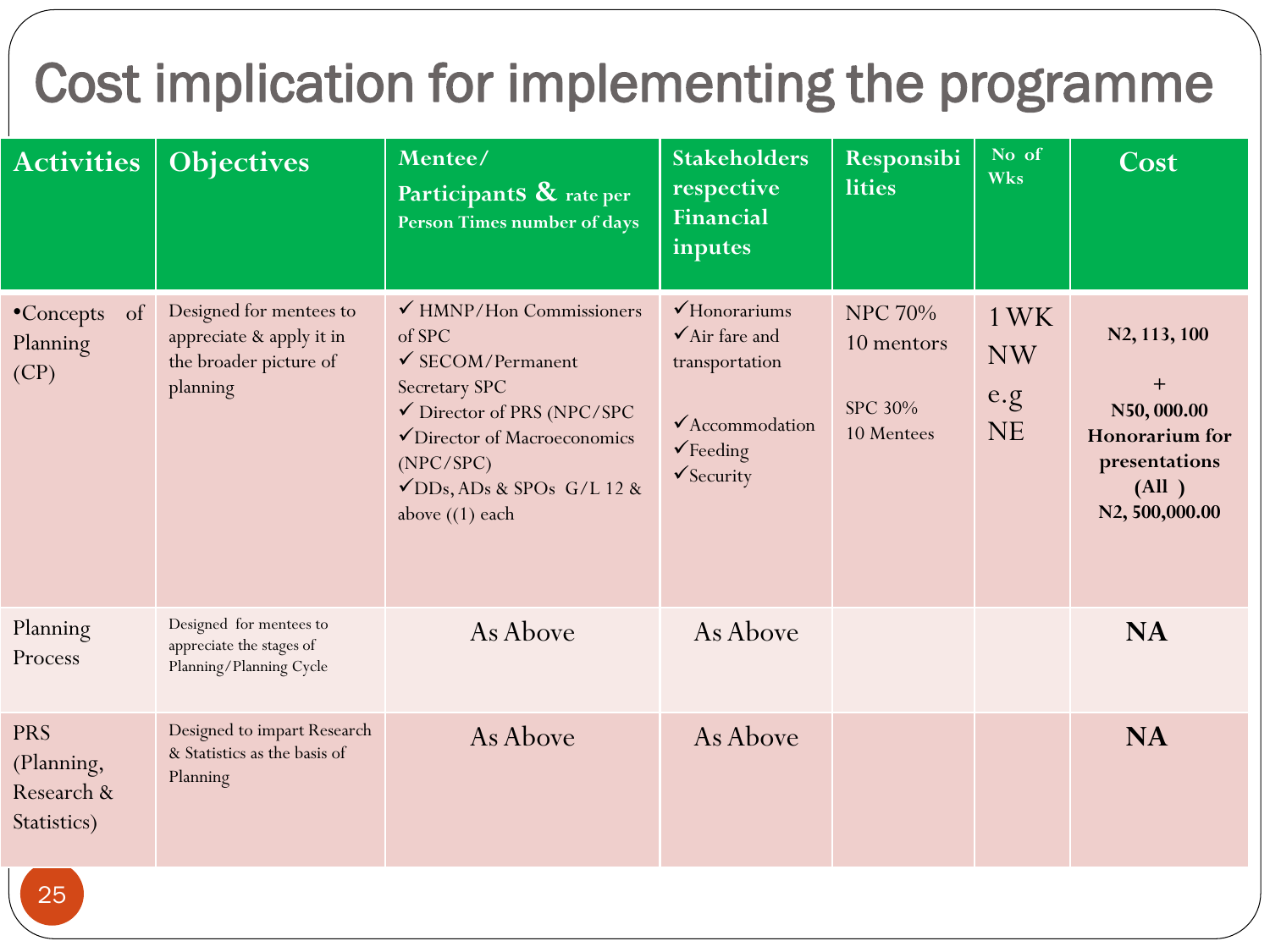| <b>M&amp;E</b><br>Framework<br>and KPIs           | Designed for mentees to<br>appreciate how to develop<br><b>M&amp;E</b> framework and<br><b>Project/Programmes KPIs</b>            | $\sqrt{\text{H} \text{M} \text{N}}$ P/Hon<br><b>Commissioners of SPC</b><br>$\checkmark$ SECOM/Permanent<br><b>Secretary SPC</b><br>√ Director of PRS (NPC/SPC<br>Director of M&E<br>(NPC/SPC)<br>$\sqrt{DDs}$ , ADs & SPOs G/L 12 &<br>above $(1)$ each | <b>As Above</b> |                     | <b>NA</b> |
|---------------------------------------------------|-----------------------------------------------------------------------------------------------------------------------------------|----------------------------------------------------------------------------------------------------------------------------------------------------------------------------------------------------------------------------------------------------------|-----------------|---------------------|-----------|
| Report<br>Writing                                 | Designed for mentees<br>to appreciate<br>mentorship report<br>documentation                                                       | DD (1) AD (1) & GL 14<br>(2)<br>Others G/L 12 & 13 (2)<br>each)                                                                                                                                                                                          | As Above        | As Above<br>(Zonal) | <b>NA</b> |
| Long-Term<br>Planning                             | Designed for mentees<br>to aspire and pursue a<br>course of action to the<br>next level of<br>achievement                         |                                                                                                                                                                                                                                                          |                 |                     | <b>NA</b> |
| Medium-Term<br>and Annual<br>(budget)<br>Planning | Designed for mentees<br>develop the skills and<br>knowledge required to<br>perform effectively on<br>the job                      |                                                                                                                                                                                                                                                          |                 |                     | <b>NA</b> |
| Challenges of<br>Planning<br>26                   | Designed to enable<br>mentees appreciates<br>policy<br>change/somersault,<br>inadequate finance etc as<br>impediments to planning |                                                                                                                                                                                                                                                          | As Above        |                     | <b>NA</b> |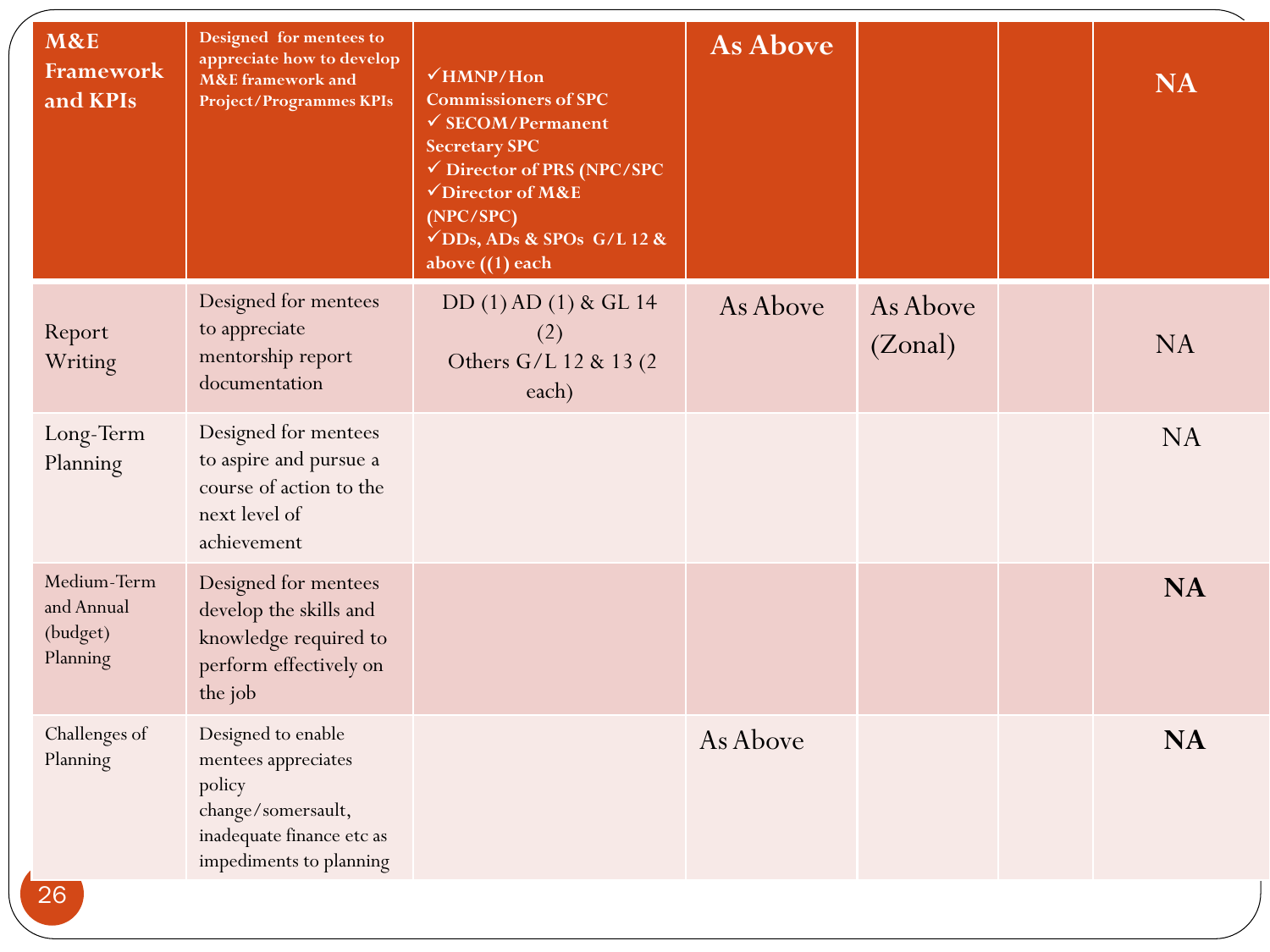# Success and Roadblock Factors

|                                  | Mentor            | Mentee                                                                             |                                                       |  |
|----------------------------------|-------------------|------------------------------------------------------------------------------------|-------------------------------------------------------|--|
| <b>Success</b><br><b>Factors</b> | <b>Roadblocks</b> | <b>Success Factors</b>                                                             | <b>Roadblocks</b>                                     |  |
| Paternalism/Share<br>d Values    | Domineering       | Shared values                                                                      | Lack of Trust                                         |  |
| Cooperation                      | Competition       | Commitment and<br>availability of officers<br>committed to<br>development planning | Lack of belief in<br>planning/political<br>difference |  |
| Investment<br>mentality          | Conservatism      |                                                                                    |                                                       |  |
| Encouragement<br>and incentives  |                   | Motivation and<br>incentives                                                       | Lack of motivation<br>and incentives                  |  |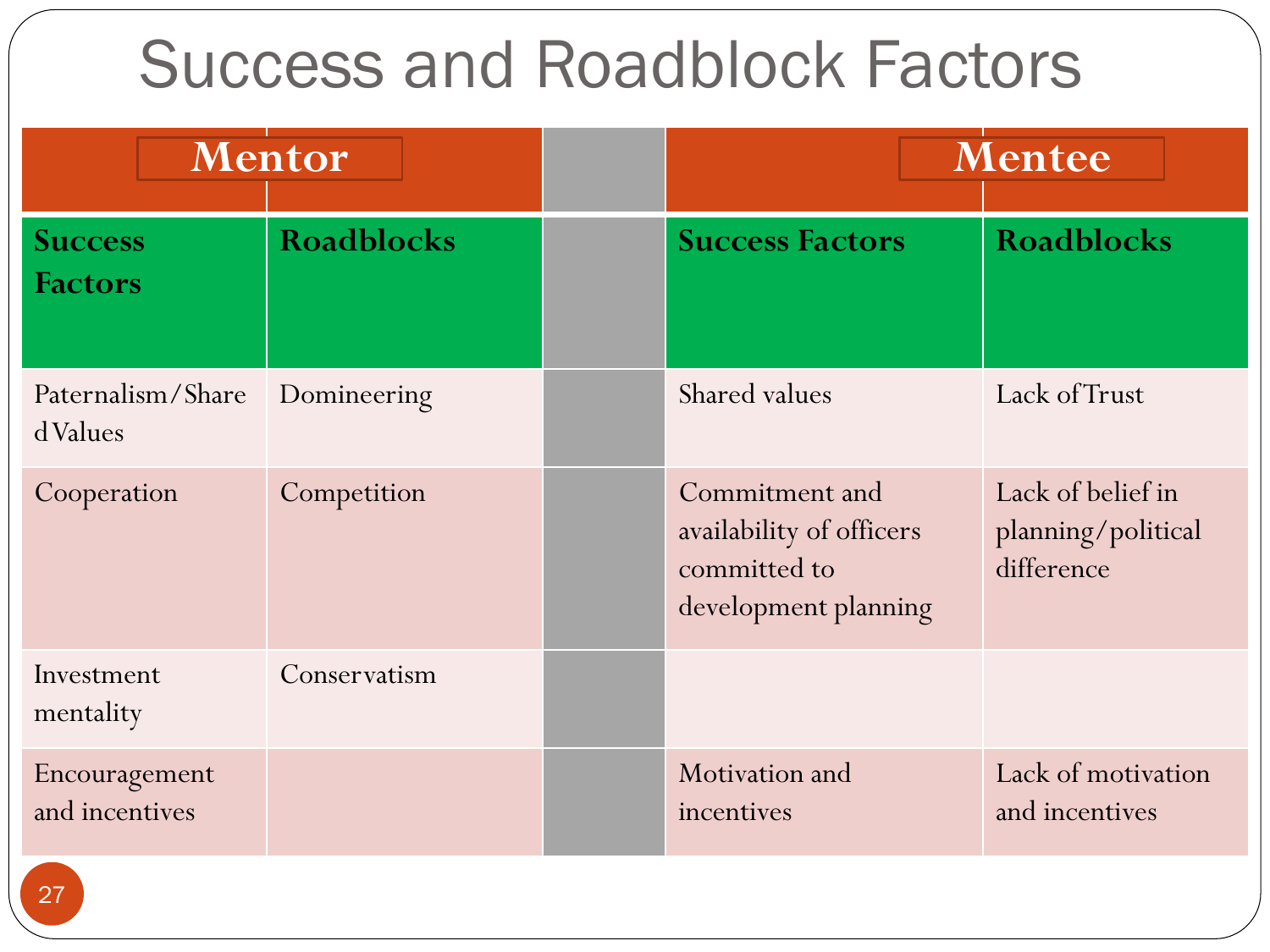| <b>Objectives</b>                                                         | decision on<br>objectives and<br>unrealistic<br>expectations     | <b>between HMNPC</b><br>and Commission<br><b>SPC</b> | <b>Strong</b><br>relationship<br>between HMNPC<br>and Commission<br><b>SPC</b> |
|---------------------------------------------------------------------------|------------------------------------------------------------------|------------------------------------------------------|--------------------------------------------------------------------------------|
| Attention to<br>unique<br>local/ecological<br>procedure for<br>evaluation | Lack of clear cut<br>procedure for<br>evaluation of<br>programme |                                                      |                                                                                |
| Larger (country-<br>wide bias focus                                       | NPC focus                                                        |                                                      |                                                                                |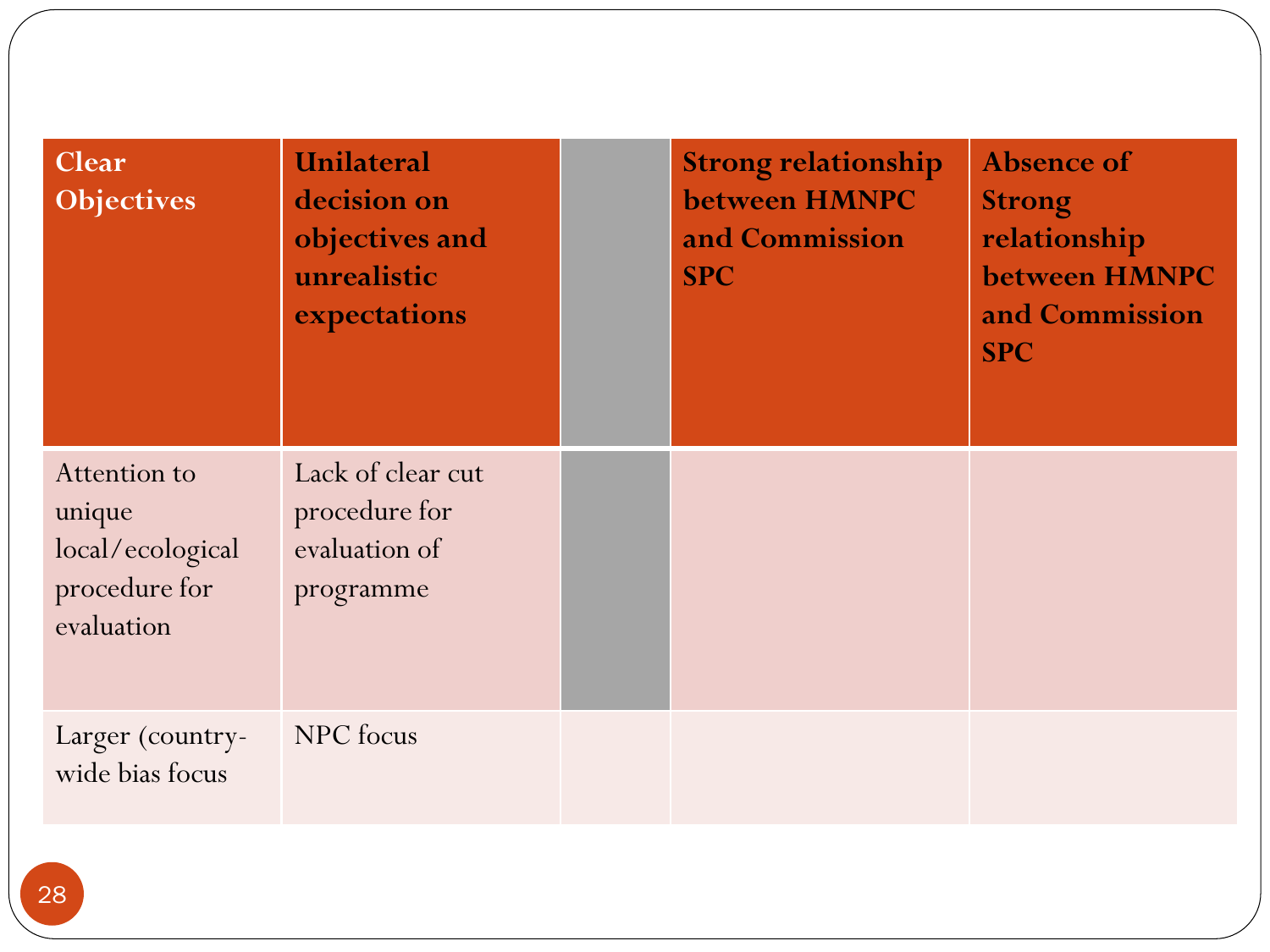# Summary of Mentoring values

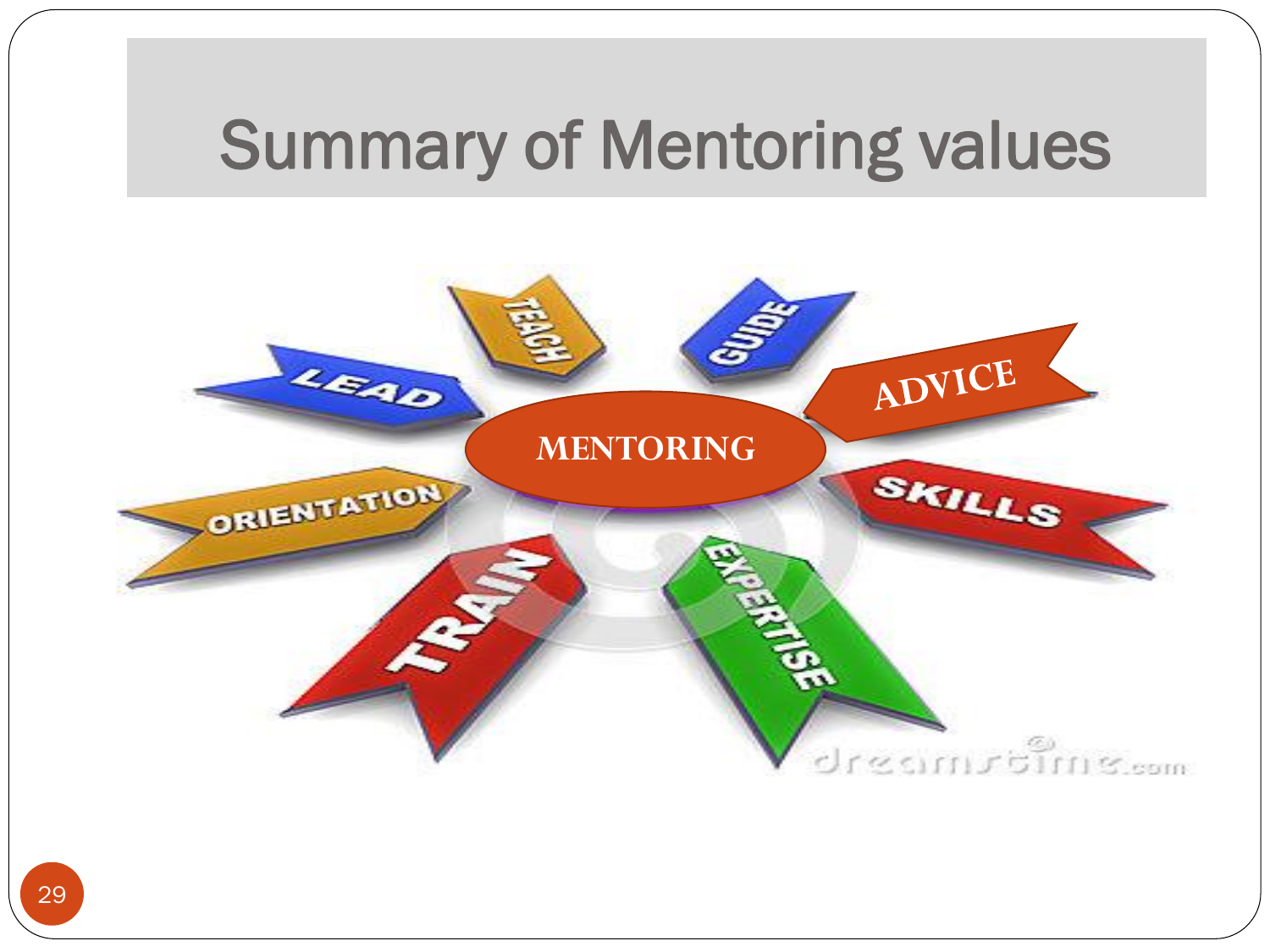# **Conclusion**

- Lateral structure based on co-operation & trust
- Advice and Guidance
- Benefits are achieved only if the mentorship program has a strong structure and committed participants
- It involves learning agreements
- Include purposeful conversations, discussions and interaction
- Holistic and empowerment programme
- Based on Commitment and flexibility
- Motivation and incentives
- Using resources effectively and efficiently
- 30 Based on Culture & Diversity